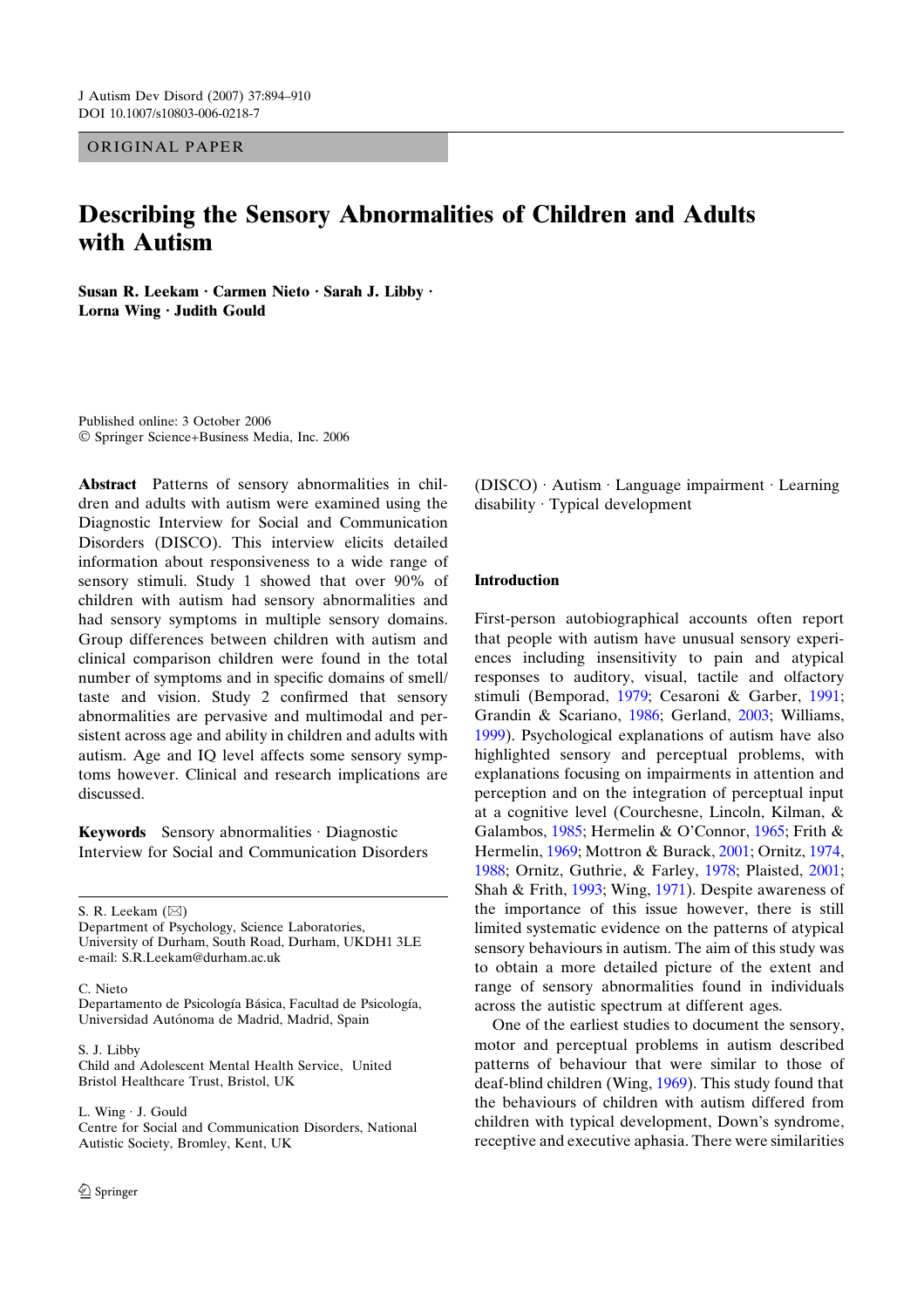however, between children with autism and partial deafblind children in their odd reactions to sound and visual stimuli and in their responses to proximal (including tactile and olfactory) stimuli. Since Wing's early study, a growing number of research studies in psychology, neuroscience, occupational therapy, and education have contributed further evidence to the view that sensory disturbances are a common feature in autism (Ayres, 1971; Baranek, Foster, & Berkson, 1997; Ornitz, 1988).

Many of these studies have compared children with autism with children in the normal population. Kientz and Dunn (1996), for example, using an early version of the Sensory Profile, found that children with autism had more sensory symptoms than typical children in specific domains of visual, auditory, taste/smell, movement and touch processing. Sensory symptoms have also been found in children with Asperger syndrome. Dunn, Myles, and Orr (2002) found differences between children diagnosed with Asperger syndrome and typically developing children on 96% of items of the Sensory Profile (Dunn, 1999). Myles et al. (2004) found that children with autism and children with Asperger syndrome did not differ in their sensory symptoms except for auditory processing, a difficulty that was associated with distractibility and inattention. However, children with Asperger syndrome were significantly more affected in their social-emotional coping strategies as assessed by the Sensory Profile.

Fewer studies have investigated the patterns of sensory impairments in children with autism as distinct from children in other clinical groups that have similar IQ levels. A study by Freeman et al. (1981) compared autistic children with comparison groups of sighted and hearing children who had either low ability (mental retardation) or high ability (typical development), as part of a study that aimed to develop an observational scale for autism. This scale included some items related to tactile, auditory and visual responsiveness. Their study showed that when low IQ autistic children were compared with mentally retarded non-autistic children, very few group differences were found, but when high IQ autistic children were compared with typically developing children the differences were quite marked, confirming earlier clinical observations of Bartak and Rutter (1976).

A more recent study using mental-aged matched groups compared very young (2–3 year-old) children with autism with children with Fragile X syndrome and children with developmental delay and typical development (Rogers, Hepburn, & Wehner, 2003). Both groups had been assessed for autism using the ADI-R (Lord, Rutter, & Le Couteur, 1994) and the

ADOS (Lord, Rutter, DiLavore, & Risi, 1999) and were also given the Short Sensory Profile (Dunn, 1999). The Short Sensory Profile provides a reduced set of items from the longer Sensory Profile with domains including tactile, taste/smell, visual/auditory sensitivity and auditory filtering, in addition to measures of energy, general responsiveness and movement. Results showed that both children with autism and children with Fragile X syndrome had more sensory symptoms than the developmentally delayed group and typically developing groups. In addition, differences were found for specific domains of tactile sensitivity, taste/smell sensitivity and auditory filtering but not for auditory/ visual sensitivity. Although the children with autism and children with Fragile X were similar in their sensory responsiveness, the autism group had more extreme scores for taste/smell sensitivity in particular.

The research studies referred to above make use of postal questionnaires such as the Sensory Profile (Dunn, 1999) in order to study patterns of sensory symptoms in children with autism. Currently, standard clinical interview measures such as the ADI (Le Couteur et al., 1989) and the Autism Diagnostic Interview Revised (ADI-R) (Lord et al., 1994) collect limited information about sensory responding and do not provide a detailed assessment of sensory responsiveness. These clinical instruments have been designed in line with ICD-10 research criteria for childhood autism (World Health Organization, 1993) which itself does not include atypical sensory responding as being a necessary and distinct diagnostic criterion. Instead sensory abnormalities are included within the broad category of repetitive interests and behaviours for both ICD-10 criteria for childhood autism and for DSM IV criteria for autistic disorder (American Psychiatric Association, 1994).

One clinical interview measure that assesses sensory symptoms in detail is the Diagnostic Interview for Social and Communication Disorders (DISCO) (Leekam, Libby, Wing, Gould, & Taylor, 2002; Wing, Leekam, Libby, Gould, & Larcombe, 2002), a clinical interviewer-based schedule designed for use with parents and carers. Its purpose is to elicit information relevant to the broad autistic spectrum in order to assist clinicians in their judgement of an individual's level of development and specific needs. Information elicited from the DISCO can also be applied to a set of algorithms to provide a diagnostic category. In addition to many other items relating to developmental skills and atypical behaviour, the DISCO records in detail the patterns of sensory features seen in children of any age and with any degree of impairment. The sensory items that were originally selected for use within the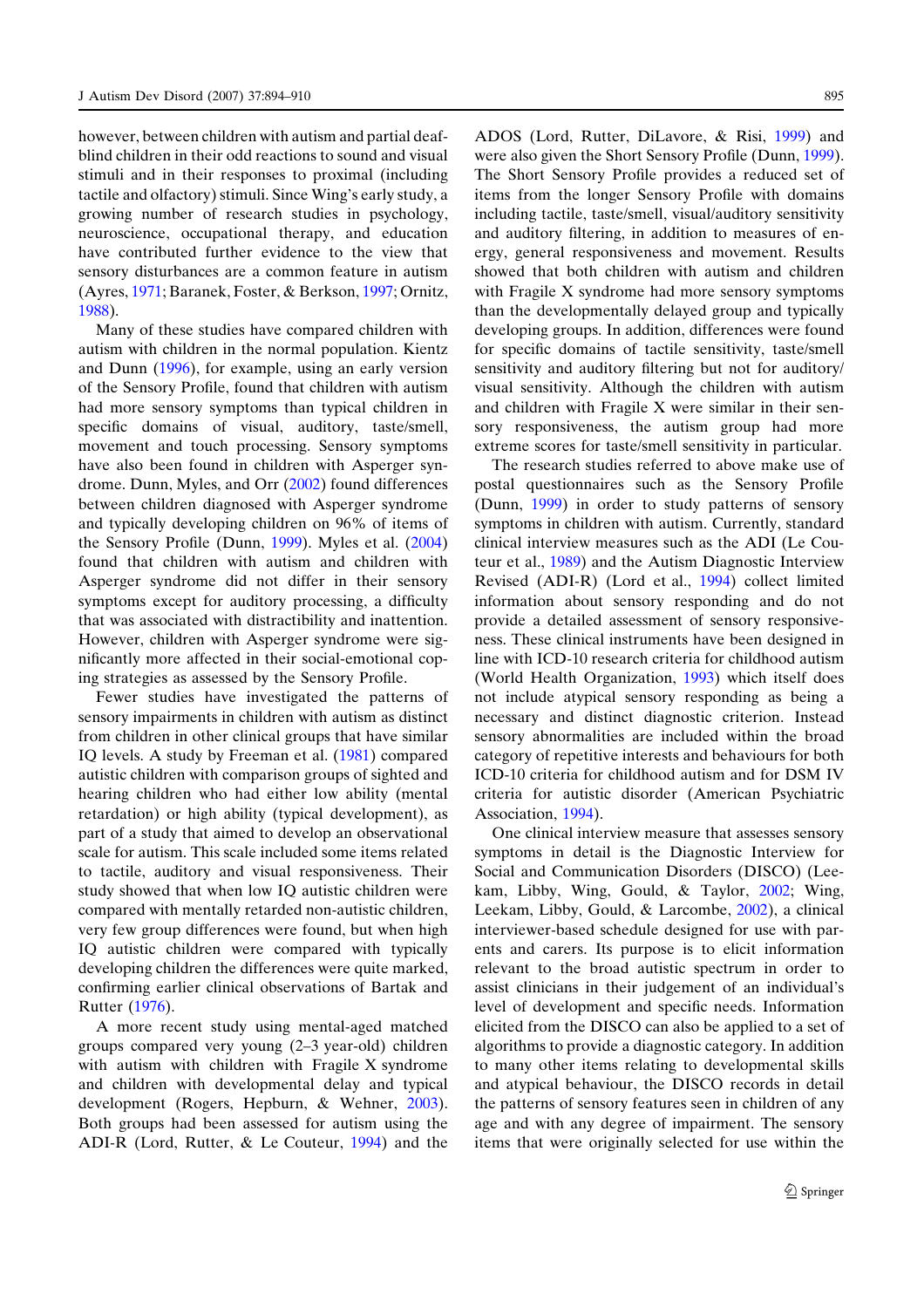DISCO reflect items that are commonly seen in clinical experience when working with children presenting with autistic spectrum disorders. The DISCO uses 21 items related to sensory abnormality that are separated into three groups, proximal (e.g. touch, taste, smell, kin aesthetic) (14 items), auditory (3 items) and visual (4 items). Other items relating to atypical taste/oral, kinaesthetic, and touch responsiveness are also found in other sections of the DISCO.

The assessment of sensory abnormalities within DISCO overlaps with but also differs from the assessment of sensory symptoms within the ADI-R. The ADI collects information on sensory abnormalities in different modalities (visual, auditory, tactile, olfactory) but does so by the use of only two items; ''unusual sensory interests'' and ''abnormal idiosyncratic negative response to specific sensory stimuli''. Although the clinician notes the type of sensory abnormality affected, only a combined rating is recorded for diagnostic purposes. In contrast, the type and degree of every sensory abnormality is explicitly recorded within the DISCO diagnostic profile making it possible to examine the extent to which abnormalities occur in different sensory domains.

The sensory items used in the DISCO also differ from the items within the Sensory Profile. Items selected for the DISCO have been chosen on the basis of many years of clinical observation as being the items that are commonly seen in people with social and communication disorders. For example, 'proximal' (e.g. smell, taste, touch, kin aesthetic and mixed) abnormalities are commonly reported in autism (Ornitz, 1974; Wing, 1969) and it has been suggested that these are particularly impaired in autism relative to distal impairments (vision and hearing) (Goldfarb, 1956). Proximal items are therefore strongly represented amongst the sensory items used in the DISCO. In contrast, items selected for the Sensory Profile represent a more even distribution across different domains of sensory processing. The Sensory Profile questionnaire also includes more items for each domain than are provided in the DISCO. The Sensory Profile questionnaire was initially tested to provide norms from a normal population although it is now widely used with different clinical groups.

There is also substantial overlap between the items used in the DISCO and some of the items in the Sensory Profile. Table 1 summarises the items used in the 9th Edition of the DISCO, the version used for this research, and similar items selected from Kientz and Dunn's (1996) study with autistic children using the Sensory Profile. Although there is overlap in the content of sensory items however, the way that information is collected by the Sensory Profile questionnaire compared with the DISCO interview is very different, including not only the method of data collection but also the scales of measurement for analysis. The Sensory Profile has a scale that differentiates five different levels of sensory responding, enabling a wide range of different levels of responsiveness to be recorded, while the DISCO enables the clinician to differentiate the more extreme problems most associated with autism from milder difficulties or no problems.

The two studies reported below were carried out using the DISCO. Study 1 was a comparative study of children with autism, learning disability, language impairment and typical development. This study allowed us to examine group differences between autism and non-autism populations that were matched on age and IQ and had a wider age and ability range than the children in the Rogers et al study. The aim of the study was to investigate whether children with autism would differ in the overall frequency of sensory symptoms compared with comparison groups and whether they would also differ in specific sensory domains. In addition to examining the overall frequency of sensory symptoms, however we also wanted to examine the pattern of sensory abnormalities in autism, for example whether children with autism have abnormalities within one single sensory domain (e.g. visual or auditory) or atypical sensory responses across multiple sensory domains. Unlike previous studies of sensory processing, the parent interviews were also carried out with the researchers blind to the clinical diagnosis of the groups.

Study 2 was a large study of two hundred individuals, both children and adults, all with autism. This study allowed us to examine in more detail the patterns of sensory abnormalities found within the wider autism population and in particular whether there are differences in the frequency or pattern of abnormalities as a function of age and/or IQ level.

# Study 1

Method

#### Participants

Parents of four different groups of children, aged 34–140 months, were interviewed. The groups comprised 33 children with autistic spectrum disorders (16 low functioning and 17 high functioning), 19 children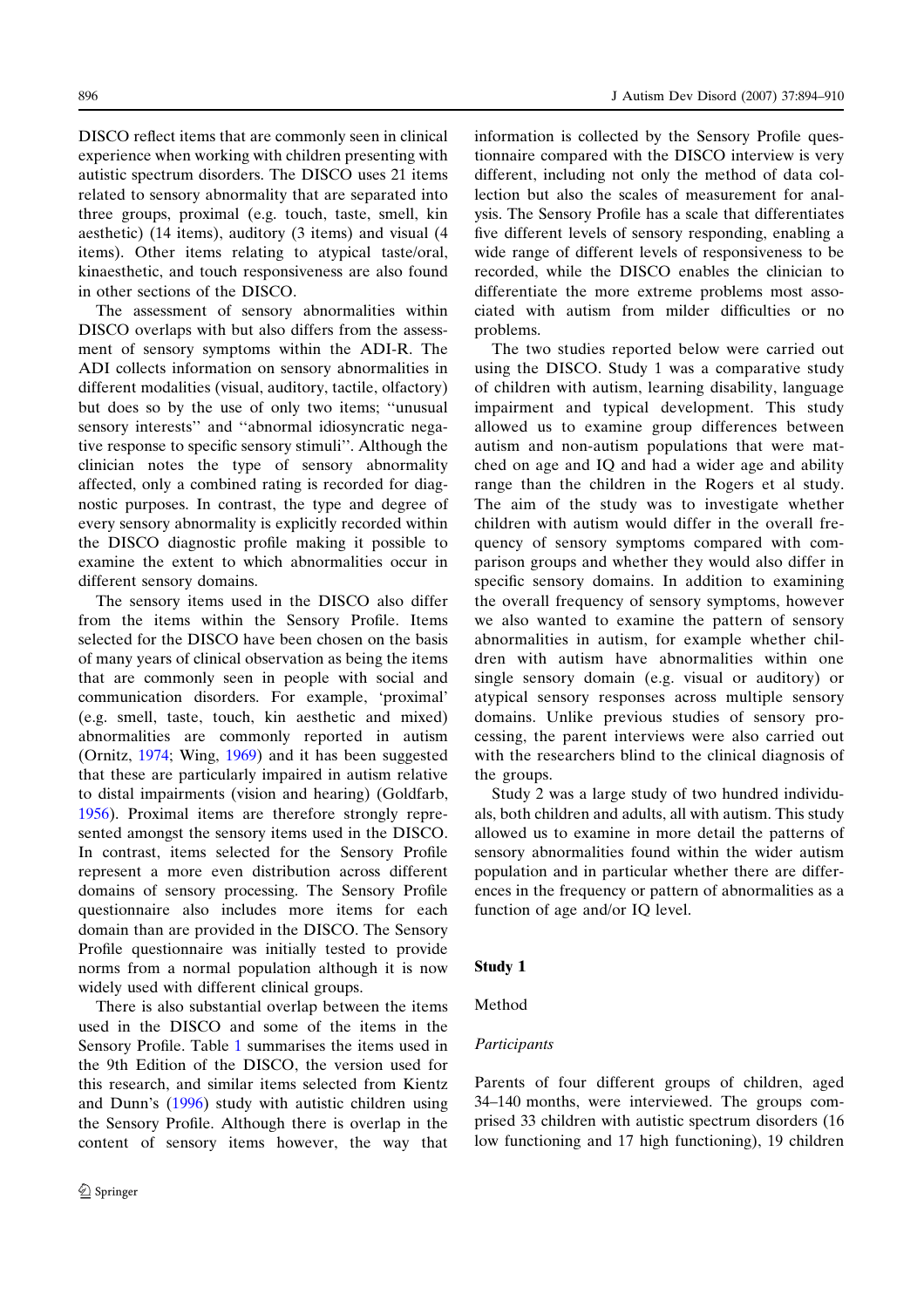|              | DISCO category Sensory items from DISCO (9th Version)                                                            | Selected similar items from the Sensory Profile                                                              |
|--------------|------------------------------------------------------------------------------------------------------------------|--------------------------------------------------------------------------------------------------------------|
| Auditory     |                                                                                                                  |                                                                                                              |
|              | 1. Distressed by sounds that do not affect others                                                                | Responds negatively to unexpected/loud noises<br>Holds hands over ears                                       |
|              | 2. Unusual fascination with certain sounds                                                                       | Enjoys strange noises/makes noise for noise sake                                                             |
| Visual       | 3. Unusually acute hearing                                                                                       |                                                                                                              |
|              | 1. Unusually interested in bright lights<br>and shiny things                                                     | a                                                                                                            |
|              | 2. Gets unusually excited at seeing things spin                                                                  |                                                                                                              |
|              | 3. Twists or flicks hands or objects near eyes<br>4. Looks at object from many different<br>angles for no reason |                                                                                                              |
| Proximal     |                                                                                                                  |                                                                                                              |
| Touch        |                                                                                                                  |                                                                                                              |
|              | 1. Unusual interest in the feel of certain surfaces                                                              | Unusual need for touching certain toys,<br>surfaces, textures                                                |
|              | 2. Scratches or taps on different surfaces in order to<br>feel sensation                                         | Always touching people and objects<br>Rubs or scratches out a spot that has been touched                     |
|              | 3. Negative reaction to gentle touch<br>4. Negative reaction too firm touch                                      | Reacts emotionally or aggressively to touch                                                                  |
|              | 5. Aimless manipulation of objects in order to<br>seek sensory stimulation                                       |                                                                                                              |
|              | 6. Dislikes being washed, having hair washed, nails cut,<br>hair cut, teeth brushed                              | Expresses discomfort during grooming<br>Expresses discomfort at toothbrushing/dental work                    |
| Smell/taste  |                                                                                                                  |                                                                                                              |
|              | 1. Unusual tendency to explore objects<br>or people by smelling them                                             | Deliberately smells object<br>Shows strong preference for certain smells                                     |
|              | 2. Has very unusual food fads/ eats a very                                                                       | Shows preference for certain tastes                                                                          |
|              | small range of foods                                                                                             | Craves certain foods                                                                                         |
| Other oral   | 1. Tends to put everything into his/her mouth                                                                    | Mouths objects frequently <sup>b</sup>                                                                       |
|              | 2. Refuses food that is lumpy or needs chewing                                                                   | Picky eater, especially regarding textures <sup>b</sup>                                                      |
| Kinaesthetic |                                                                                                                  |                                                                                                              |
|              | 1. Enjoys being spun round more than age peers                                                                   | Continually seeks out all kinds of movement (being<br>whirled around by adult, merry-go-rounds) <sup>c</sup> |
| Pain         | 2. Spins round or runs round in circles more than age peers                                                      | Twirls/spins self frequently throughout the day <sup>c</sup>                                                 |
|              | 1. Indifference to pain, heat and cold                                                                           | Decreased awareness of pain and temperature <sup>b</sup>                                                     |
| Mixed        |                                                                                                                  |                                                                                                              |
|              | 1. Plays with saliva, urinates to make puddles, smears faeces<br>2. Self-injures if not prevented                |                                                                                                              |
|              | 3. Stimulates self (e.g. taps chin, regurgitates food)<br>without injury                                         |                                                                                                              |
|              | 4. Destructive activities involving repeated tearing<br>or breaking of things<br>5. Overbreathing                |                                                                                                              |

Table 1 Sensory items used in the Diagnostic Interview for Social and Communication Disorders (DISCO) and comparative selective items from the Sensory Profile (Kientz & Dunn, 1996)

<sup>a</sup> The most closely worded item from Kientz and Dunn (1996) "Expresses discomfort or avoids bright lights" is not equivalent

<sup>b</sup> Items were originally classified as Touch by Kientz and Dunn (1996). Items 'Picky eater' and 'mouths objects', were subsequently classified as Oral Sensitivity in Dunn and Bennett (2002)

 $\degree$  Both items classified as Vestibular. 'Twirls/spins self frequently throughout the day' included in Dunn and Bennett (2002)

with developmental disability, 15 with language impairment and 15 typically developing children. Details of the children are shown in Table 2. All children in the autism, developmental disability and language impairment groups were clinically diagnosed before recruitment for the study. None of the children

in any of the clinical groups had been diagnosed by any of the authors.

Typically Developing Group 15 typically developing children, 9 male, 6 female (IQ range 81–138)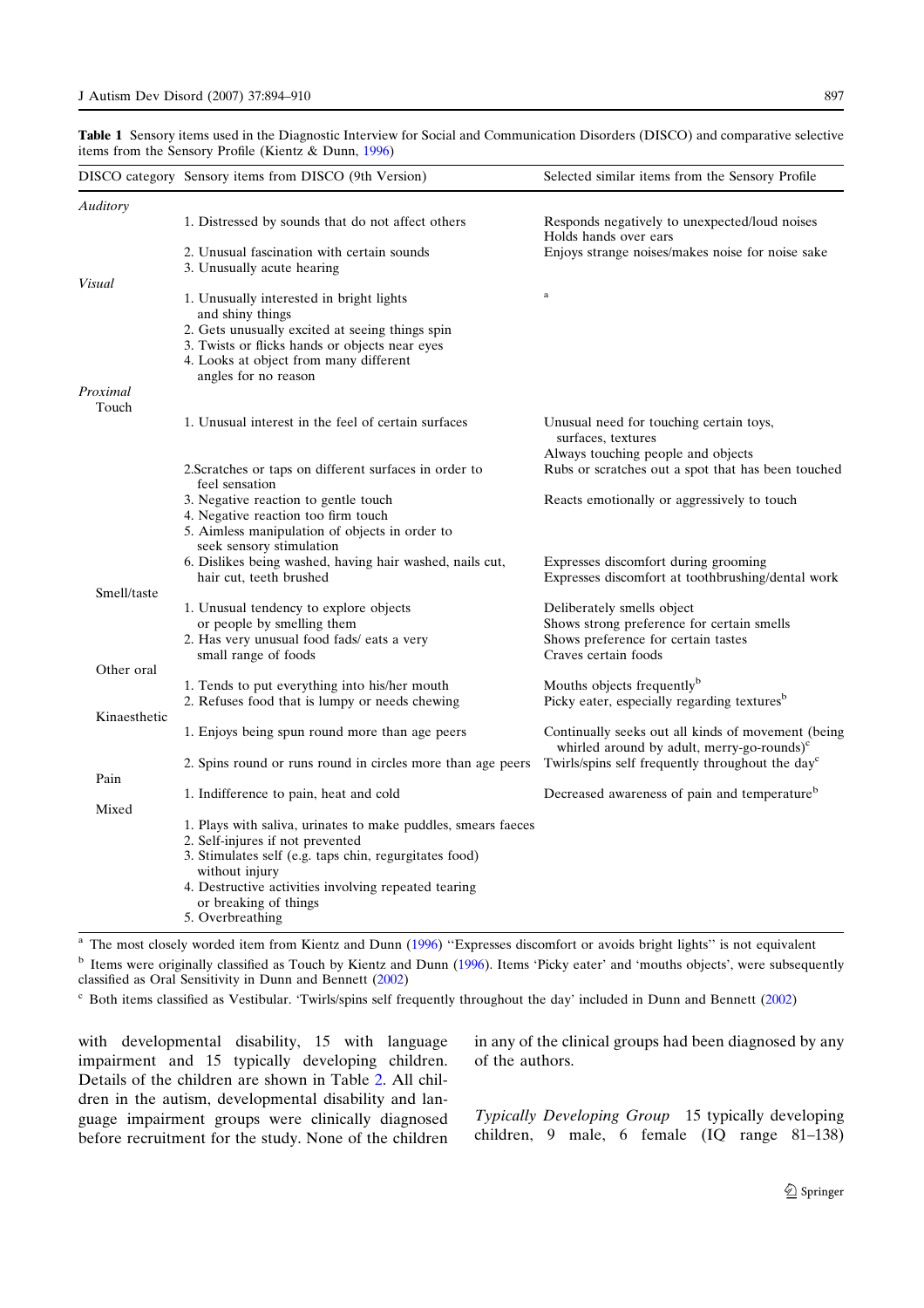Table 2 Chronological ages, non-verbal IQs and verbal mental ages of children in Study 1

|                                        | autism     | disability      | Low functioning Developmental High functioning Language<br>autism | impairment      | Typical    |
|----------------------------------------|------------|-----------------|-------------------------------------------------------------------|-----------------|------------|
| Mean CA in months                      | 86.12      | 82.05           | 87.00                                                             | 89.27           | 89.40      |
| Standard deviation                     | 33.07      | 32.70           | 31.17                                                             | 28.79           | 30.66      |
| Range                                  | $34 - 133$ | $40 - 140$      | $35 - 131$                                                        | 49–136          | $51 - 135$ |
| N                                      | 16         | 19              | 17                                                                | 15              | 15         |
| Mean non-verbal IO                     | 49.38      | 45.89           | 102.12                                                            | 90.21           | 108.60     |
| Standard deviation                     | 20.69      | 22.34           | 20.17                                                             | 17.85           | 15.71      |
| Range                                  | $12 - 80$  | $14 - 95$       | $66 - 140$                                                        | 58-117          | $81 - 138$ |
| N                                      | 16         | 18 <sup>a</sup> | 17                                                                | 14 <sup>b</sup> | 15         |
| Mean expressive<br><b>VMA</b>          | 24.13      | 35.33           | 67.53                                                             | 77.00           | 99.73      |
| Standard deviation                     | 17.77      | 20.23           | 42.85                                                             | 32.18           | 37.84      |
| Range                                  | $8 - 75$   | $8 - 87$        | $12 - 186$                                                        | $33 - 138$      | $42 - 186$ |
| $\boldsymbol{N}$                       | 15         | 18 <sup>a</sup> | 17                                                                | 15              | 15         |
| Mean Comprehension 22.07<br><b>VMA</b> |            | 27.78           | 64.53                                                             | 64.00           | 95.73      |
| Standard deviation                     | 18.91      | 22.09           | 38.88                                                             | 32.42           | 38.42      |
| Range                                  | $8 - 81$   | $8 - 87$        | $12 - 168$                                                        | $17 - 120$      | $33 - 156$ |
| N                                      | 15         | 18 <sup>a</sup> | 17                                                                | 15              | 15         |

<sup>a</sup> One child with cerebral palsy could not be tested

One child with (language delay) language impairment was not available for testing

participated. They were recruited from schools and nurseries in the South-east of England.

Autism Group Children with autistic disorders were divided into two groups—high functioning  $(n = 17; 14)$ male, 3 female) and low functioning ( $n = 16$ ; 15 male, 1 female). This grouping was made on the basis of IQ information available at the time of recruitment. Children were recruited through two main routes. Twentytwo were recruited through the specialised diagnostic centres at Guys hospital, London and the Maudsley hospital, London where the ADI or ADI-R were used for diagnostic assessment. The remaining 11 families were contacted, through local diagnostic centres in Kent, where ICD-10 criteria were used for diagnosing autistic disorders. All 33 children had been fully assessed and diagnosed as having autism or autistic disorders. Four who were high functioning were diagnosed as having Asperger syndrome. None had been diagnosed as having any condition other than the autism.

Language Impairment Group The language impaired group represented the high functioning clinical comparison group. The families of the 15 school children (10 male, 5 female) in this group were contacted through schools in Kent and Sussex for children with specific language disorders and, for the families of preschool children, through speech and language therapists. Five children had diagnoses in addition to language disorder, as follows: dyspraxia and dyslexia, 1; dyspraxia, 2; severe auditory memory loss, 1; Landau–Kleffner syndrome 1.

Developmental Disability Group The 19 children (11 male, 8 female) in the developmental disability group represented the low functioning comparison group. These children had mental retardation in the moderate to severe range. Eight had no specific aetiology. Eleven had associated diagnosed conditions, as follows; cerebral palsy, 3; microcephaly, 1; calcification in the brain, 1; cerebral haemorrhage in infancy, 1; chromosomal and metabolic disorder, 1: maple syrup urine disease, 1; mucopolysaccharide disease, 1; attention deficit, hyperactivity disorder, 2. The families of the 19 children in this group were contacted through special schools and through voluntary bodies concerned with developmental disability. As with the children with language disorder, the professionals involved were asked to exclude children who had suspected or actual diagnoses of autistic disorders or sensory impairments.

Two years after the parents participated in this study, follow-up enquiries to families involved the study revealed that 3 young children in the study had received a new diagnosis. Two DD children, (one with cerebral haemorrage in infancy and one with chromosomal and metabolic disorder) and one LD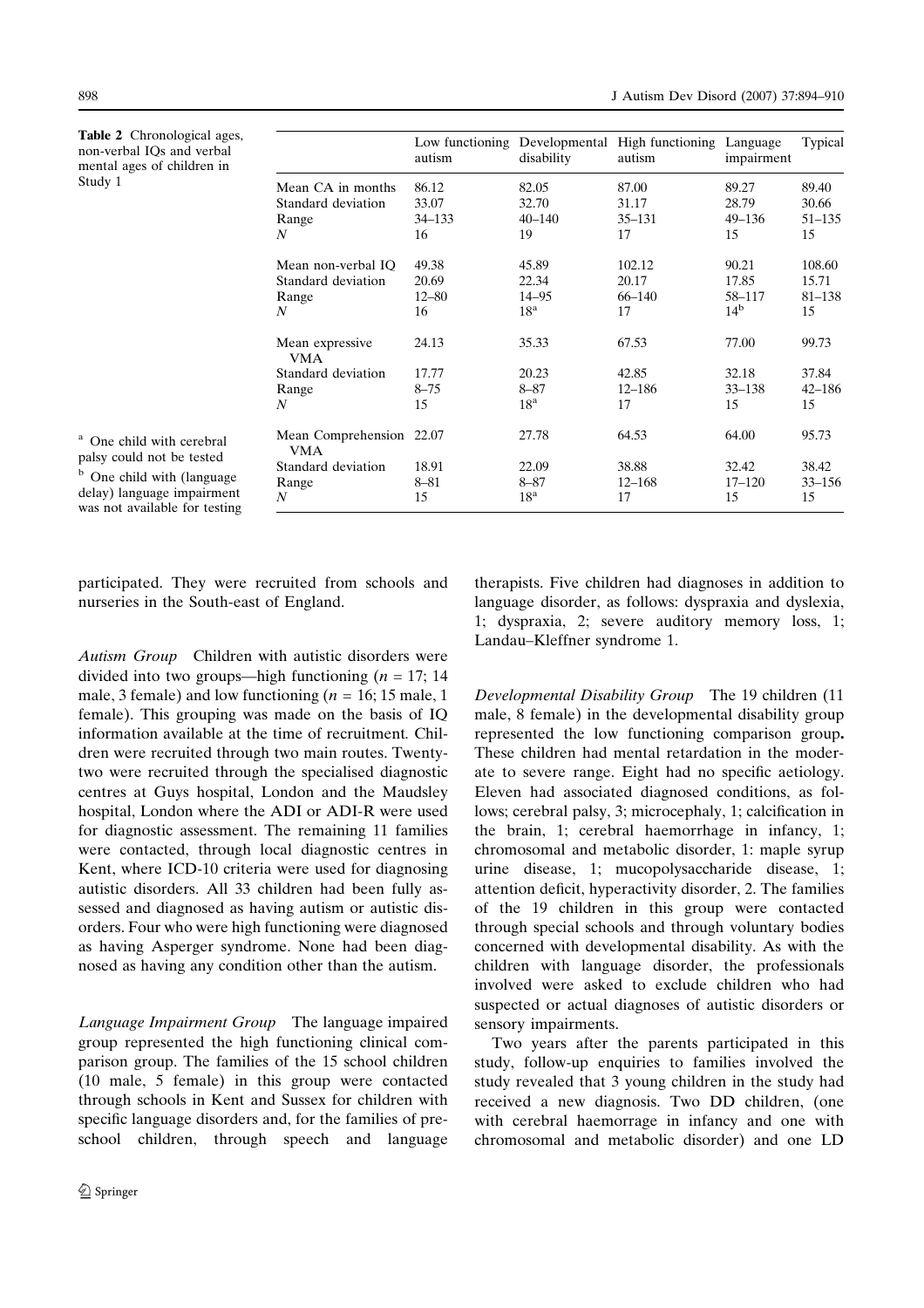child (with dyspraxia) were re-diagnosed with autism on follow-up. For the purpose of this study, the original groups that were used for matching are reported. However all analyses were also subsequently conducted with the revised diagnoses taken into account.

# Matching

Age Groups were matched on age. One-third of children in each clinical and comparison group were of preschool age (2 year 10 months to 5 year 7 months), one-third were aged from 6 to 8 years and one third from 9 to 11 years. Children in each of the four clinical groups (high functioning autism, low functioning autism, language impairment, and developmental disability) were individually matched for chronological age within 6 months with a child in each of the other groups. Individual matching was not possible for 7 children but a close group-wise match was achieved with no statistical difference between HFA and LI group ( $t = .213$ , df = 30,  $P = .833$ ) or between LFA and DD group  $(t = .365, df = 33, P = .717)$ . The typically developing group were also matched within 6 months of age with all four of the other groups (HFA, LFA, LI and DD).

Nonverbal IQ Groups were also matched on nonverbal IQ. In order to retain blind rating by the researchers at the interview stage, IQ levels were initially estimated from information available at the recruitment stage. Non-verbal and language tests were then conducted by one of the two researchers a few days after the DISCO interviews were completed. Children were recruited by asking diagnosing professionals to select children who had IQs above 70 (HFA and LI) or below 70 (LFA and LD). Once the results of the psychological tests were known however, the final IQ groupings for each clinical group were above and below 80 with the exceptions of a few children. In the HFA group two children had non-verbal IQs below 80 (66, 74), however they remained in the HFA group as they had a high level of language comprehension and expression (78 months or above). Similarly one autistic child in the LFA group had a non-verbal IQ of 80 but remained in the low IQ group as he had language comprehension below 12 m. Within the non-autism group, one pre-school DD child recruited because of developmental disabilities, had a non-verbal IQ of 95 and four children in the LI group had IQs 58, 64, 72 and 77. These children also remained in the groups to which they were originally assigned. Despite these exceptions, the two high and low functioning autism groups remained group-wise matched to the clinical comparison groups on the basis of IQ.

To calculate non-verbal IQ, the Leiter International Performance Scale (LIPS) (Leiter, 1979) was used for all the children in the HFA, LI and TD groups. Nine children in the DD group and 9 children in the LFA group also had Leiter scores. Some low ability children (9 DD and 7 LFA) could not be tested on the Leiter however and it was necessary to use the Bayley Scales of Infant Development (Bayley, 1993). The Bayley assesses predominantly non-verbal skills, but some items also assess communication skills. Neither Leiter or Bayley scores could be assessed for two children in the comparison group, one with cerebral palsy who was unable to manipulate the materials of the test and one with language impairment who the researchers were unable to visit. The high functioning sub-groups (HFA and LI) did not significantly differ from each other in performance IQ ( $t = 1.72$ , df = 29,  $P = .10$ ). The low functioning sub-groups (LFA versus DD) also did not differ from each other in performance IQ, either when IQ scores were combined ( $t = .47$ , df = 32,  $P = .64$ ) or when tested separately (Leiter IQ,  $t = .37$ , df = 16,  $P = .71$ , Bayley IQ,  $t = .01$ , df = 14,  $P = .99$ ). The typically developing group did not differ in performance IQ from the HFA group  $(t = 1.00, df = 30, ns)$ but did have a higher IQ than the LI group  $(t = 2.80,$ df = 28,  $P < .01$ ).

Language Testing Mental ages for verbal comprehension and expression were calculated using the Reynell Developmental Language Scale (Reynell & Huntley, 1987) for individuals with a verbal mental age below seven years. The Weschler Objective Language Dimensions (WOLD) (Psychological Corporation, 1996) was used for children with a verbal comprehension mental age over 84 months on the Reynell scale. If a child was unable to score above 12 months on both language comprehension and verbal expression on the Reynell, the MacArthur Communicative Development Inventory: Words and Gestures was used (Fenson et al., 1993). This is a parent questionnaire, which assesses early language comprehension and expression. The scores from a recent Reynell test at the child's school were used for the child with language disorder previously mentioned who could not be visited and the child with severe cerebral palsy was also unable to complete the language test. One child with autism would not comply to complete the language testing. Details of the children's scores on the verbal tests are given in Table 2.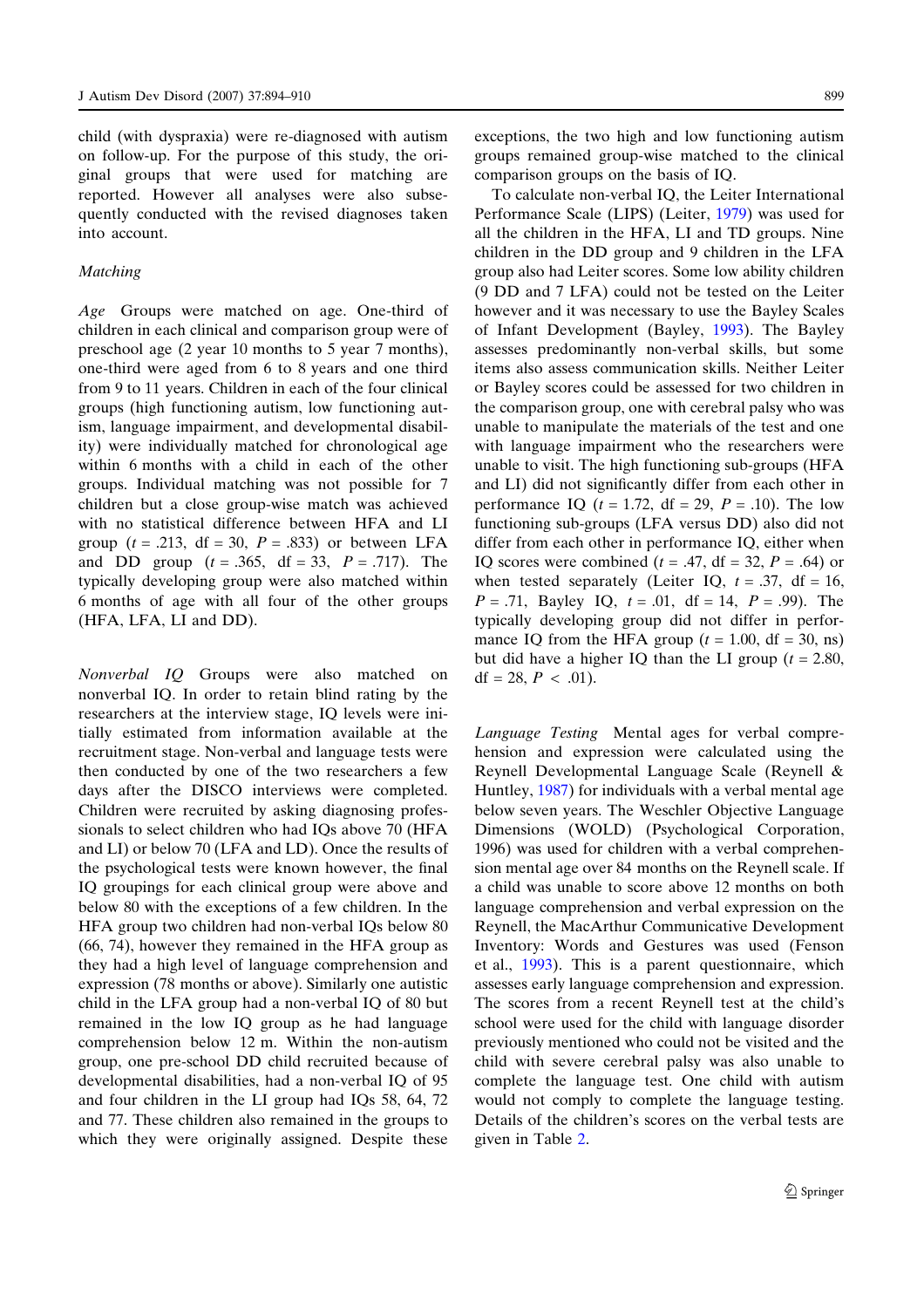# Design and Procedure

The parent interviews were conducted by two trained researchers (SRL and SJL) using the 9th version of the DISCO. High levels of inter-rater reliability were established for the items of the DISCO by these two interviewers (see Wing et al., 2002). The interviewers were blind to the clinical diagnosis of the children, one blind to the diagnosis of all the children in the study while the other blind to the diagnoses of the school aged children. The procedures for conducting the parent interview and details of the items and coding scheme for the DISCO are described in full in Wing et al. (2002). Items in the DISCO provided the basis for questioning. However the questions were not fixed and adapted according to prior information and cultural background of informant. Informants are encouraged to describe examples of behaviour. The interviewer does not always accept the respondant's answer literally but instead interprets the report of the behaviour when rating it, according to knowledge of severe and mild behaviours.

# **Materials**

Twenty-five sensory items are shown in Table 1. Twenty-one items are found in Part 4, of DISCO 9 subsections *ii* Responses to proximal sensory stimuli (includes touch, smell/taste, pain and mixed domains),  $iii$  Responses to auditory stimuli and  $iv$  Responses to visual stimuli. Four additional items were taken from other sections to provide a match for similar items reported in previous research studies. These were dislike of being washed, hair cut etc, dislike of lumpy foods, limited food range and self-spinning.

Full details about the rating of items is given in Wing et al. (2002) and Leekam et al. (2002). Training for clinicians includes instruction to rate items by relying not only on information from parent report during the interview but also on observation and information taken from beyond the interview. For the purpose of the current study as the interviewers were blind to the clinical diagnosis and did not see the child, only information from the interview was used.

# Scoring

DISCO 9 schedule provides information for 'ever' and 'current' diagnoses. The criteria for 'current' behaviour only were used in the present study. The items were scored following the guidance issued with DISCO. The child's response to sensory stimuli is rated as severe or 'marked abnormality' 'minor abnormality' or 'no problem'. The severe rating was used when a behaviour was observed every day, or whenever a carer's strategy was not in use (e.g. self-injury if no protective clothing worn) or occurred whenever the opportunity arose. For some less frequent behaviours, that were severe when they did occur the severe coding was also used. The minor coding was used if the behaviour occurred sometimes. In line with standard methods of coding diagnostic criteria (e.g. algorithms used by the ADI-R (Lord et al., 1994) and the DISCO (Wing et al., 2002), the 'marked' rating was selected for the data analysis. Therefore, 'minor' and 'no problem' ratings were collapsed together.

# Statistical Analysis

A score of 1 was assigned for each item rated as a 'marked' (severe) abnormality, resulting in a total score of 25 comprised of visual (4 items), auditory (3 items), touch (6 items), smell/taste (2 items), other oral (2 items) kinaesthetic (2 items), pain (1 item) and mixed proximal items (5 items) (see Table 1).

Initial analyses of number of sensory items revealed non-normal distribution of scores, preventing parametric analysis. Analyses were conducted for the number of children with sensory items in each of the specific domains as well as the number of items in each domain. Because of the large number of comparisons on the same sample, a significance level of  $P < .01$  was used. Results for typically developing children are first reported separately followed by group comparisons for IQ-matched clinical groups.

#### **Results**

#### Typical Development Group

Five children (33%) had sensory symptoms. Total mean score out of 25 items was .47, SD, .74. One child had abnormalities in both visual (bright lights and shiny things) and auditory domain (distressed by certain sounds). One had a proximal symptom (eating a small range of foods) and an auditory problem (distressed by sounds) and three others had auditory abnormalities only (1 was upset by certain sounds and 2 had unusually acute hearing).

Autism and Clinical Comparison Groups

#### Total Scores and Scores for each Sensory Domain

Thirty-one (94%) of 33 children with autism (LFA + HFA) had sensory symptoms compared with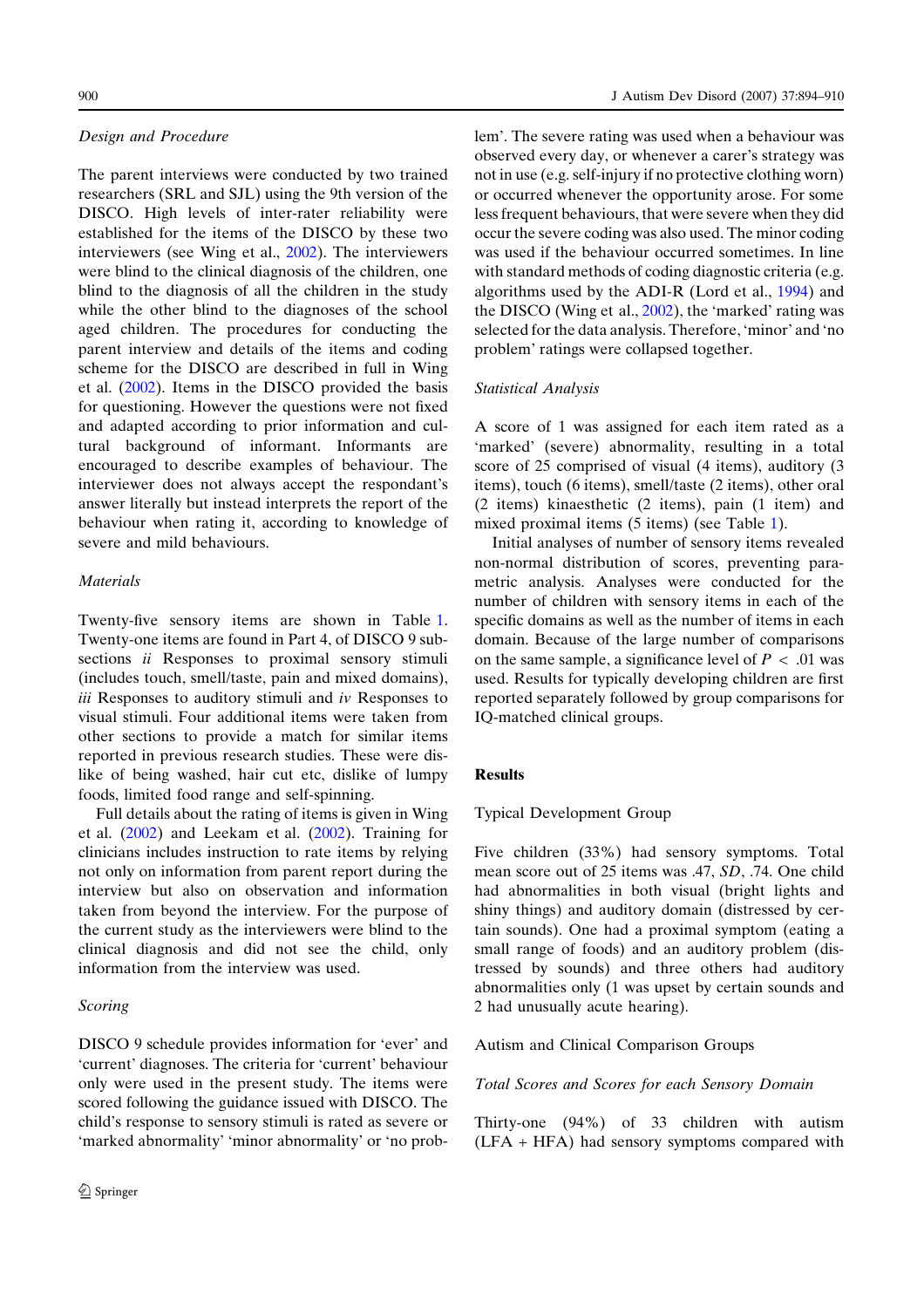|  | <b>Table 3</b> Percentage of children with sensory symptoms in each domain and mean number of symptoms in Study 1 |  |  |
|--|-------------------------------------------------------------------------------------------------------------------|--|--|
|  |                                                                                                                   |  |  |

| <b>DISCO</b><br>categories      | Low functioning<br>autism | High functioning<br>autism | Developmental<br>disability | Language<br>impairment | Typical<br>development |             | Test value<br>$(df = 1)^{a}$ | $\boldsymbol{P}$ |
|---------------------------------|---------------------------|----------------------------|-----------------------------|------------------------|------------------------|-------------|------------------------------|------------------|
| N                               | 16                        | 17                         | 19                          | 15                     | 15                     |             |                              |                  |
| Auditory                        |                           |                            |                             |                        |                        |             |                              |                  |
| $\%$                            | 44                        | 47                         | 32                          | 13                     | 33                     | $\chi^2$    | 3.57                         | .075             |
| $\boldsymbol{M}$                | .81                       | .71                        | .53                         | .20                    | .33                    | U           | 434.50                       | .060             |
| $\cal SD$                       | 1.05                      | .85                        | .91                         | .56                    | .49                    |             |                              |                  |
| Visual                          |                           |                            |                             |                        |                        |             |                              |                  |
| $\%$                            | 56                        | 35                         | 16                          | $\tau$                 | $\tau$                 | $\chi^2$    | 9.36                         | .003             |
| $\cal M$                        | .94                       | .47                        | .16                         | .06                    | .06                    | $\mathbf U$ | 360.00                       | .001             |
| SD                              | 1.06                      | .72                        | .37                         | .26                    | .26                    |             |                              |                  |
| Proximal                        |                           |                            |                             |                        |                        |             |                              |                  |
| Touch %                         | 69                        | 47                         | 42                          | $\overline{7}$         | $\overline{0}$         | $\chi^2$    | 6.66                         | .014             |
| $\cal M$                        | 1.56                      | .94                        | .74                         | .13                    | .00.                   | $\mathbf U$ | 374.00                       | .008             |
| SD                              | 1.79                      | 1.20                       | 1.15                        | .52                    | .00                    |             |                              |                  |
| Smell/taste %                   | 31                        | 47                         | 5                           | $\theta$               | $\tau$                 | $\chi^2$    | 13.46                        | .000             |
| $\boldsymbol{M}$                | .37                       | .47                        | .05                         | .00                    | .06                    | U           | 356.0                        | .000             |
| SD                              | .62                       | .51                        | .23                         | .00                    | .26                    |             |                              |                  |
| Other oral %                    | 31                        | 35                         | 47                          | 27                     | $\overline{0}$         | $\chi^2$    | .17                          | .800             |
| $\boldsymbol{M}$                | .44                       | .35                        | .53                         | .33                    | .00                    | $\mathbf U$ | 535.5                        | .704             |
| <b>SD</b>                       | .73                       | .49                        | .61                         | .62                    | .00                    |             |                              |                  |
| Kinaesthetic %                  | 31                        | 41                         | 16                          | 13                     | $\overline{0}$         | $\chi^2$    | 4.15                         | .053             |
| $\boldsymbol{M}$                | .50                       | .47                        | .26                         | .13                    | .00                    | U           | 441.50                       | .049             |
| SD                              | .82                       | .62                        | .65                         | .35                    | .00.                   |             |                              |                  |
| Pain %                          | 12                        | 6                          | 21                          | $\theta$               | $\Omega$               | $\chi^2$    | .13                          | 1.000            |
| $\boldsymbol{M}$                | .12                       | .05                        | .21                         | .00                    | .00                    | $\mathbf U$ | 546.00                       | .723             |
| SD                              | .34                       | .24                        | .42                         | .00                    | .00                    |             |                              |                  |
| Mixed %                         | 62                        | 35                         | 21                          | 7                      | $\overline{0}$         | $\chi^2$    | 8.88                         | .004             |
| $\boldsymbol{M}$                | 1.44                      | .59                        | .26                         | .06                    | .00                    | U           | 349.50                       | .001             |
| <b>SD</b>                       | 1.36                      | .94                        | .56                         | .26                    | .00                    |             |                              |                  |
| Total (25 items)                |                           |                            |                             |                        |                        |             |                              |                  |
| Total % children                | 88                        | 100                        | 69                          | 60                     | 33                     | $\chi^2$    | 8.66                         | .006             |
| $\boldsymbol{M}$                | 6.19                      | 4.06                       | 2.74                        | .93                    | .47                    | U           | 262.50                       | .000             |
| $\cal SD$                       | 5.06                      | 2.88                       | 2.99                        | 1.03                   | .74                    |             |                              |                  |
| Total $(20$ items) <sup>b</sup> |                           |                            |                             |                        |                        |             |                              |                  |
| Total % children                | 88                        | 100                        | 69                          | 60                     | 33                     | $\chi^2$    | 8.66                         | .006             |
| $\boldsymbol{M}$                | 5.19                      | 3.82                       | 3.00                        | 1.20                   | .47                    | $\mathbf U$ | 317.50                       | .002             |
| SD                              | 5.06                      | 2.50                       | 3.07                        | 1.26                   | .74                    |             |                              |                  |

<sup>a</sup> Group differences calculated between combined HFA + LFA and combined DD + LI groups were tested using Fishers Exact test and Mann–Whitney test (2-tailed)

<sup>b</sup> Total % and mean calculated on marked (severe) symptoms (total 20) from 7 specific sensory domains (auditory, visual, touch, smell/ taste, other oral, kinaesthetic and pain). Mixed proximal category excluded

22 (65%) of 34 children in the two clinical comparison groups  $(LI + DD)$ . Children with autism also had a significantly higher mean total score (out of 25) (5.09, SD, 4.16) than children in the comparison groups (1.94, SD, 2.47). Chi square analyses for each separate sensory domain showed that significantly more children with autism had sensory symptoms in individual domains of visual, smell/taste and mixed proximal at the  $P < .01$  level compared with children in the clinical comparison group. The difference for touch also approached the .01 level (.014). These significant results were supported by analyses of the mean number of items using Mann–Whitney tests. These results and significance levels are summarised in Table 3.

As the mixed sensory domain included non-specific proximal responses that are less comparable with the other sensory domains, further analysis was conducted of the total scores and patterns across the sensory domains with the mixed proximal category omitted. This resulted in a total score based on 20 items across 7 specific sensory domains (vision, hearing, touch, smell/taste, other oral, kinaesthesia and pain). Results (bottom rows of Table 3) remained unchanged. Significantly more children with autism than comparison children had at least one symptom and children with autism also had a higher mean score (out of 20) than children in the comparison group.

Table 4 shows the extent to which sensory abnormalities were found across multiple rather than single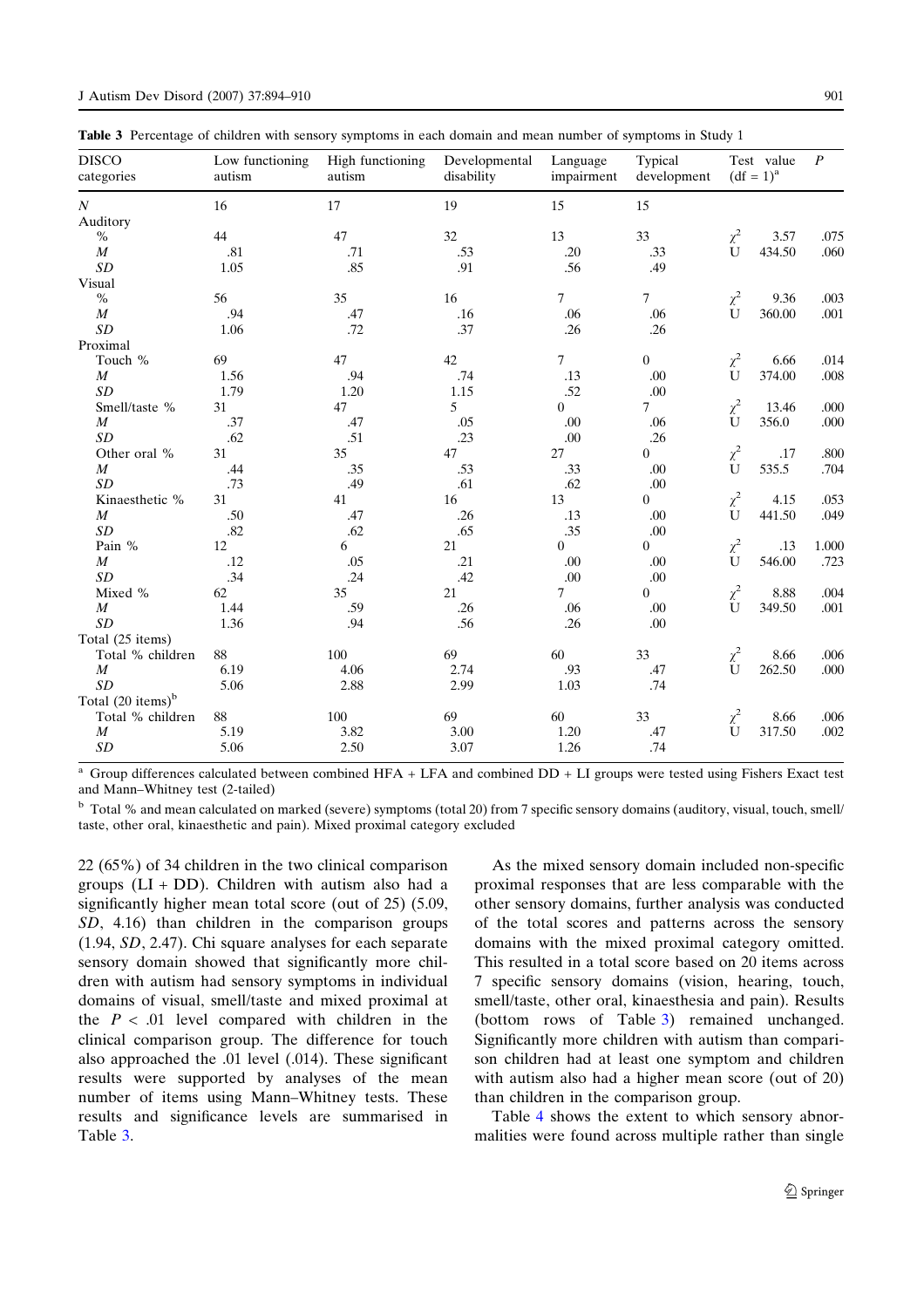| $\cdot$<br>Number of sensory<br>domains in which | Low<br>functioning | High<br>functioning | Developmental<br>disability | Language<br>impairment | Typical<br>development | $df = 1b$ | Test value |      |
|--------------------------------------------------|--------------------|---------------------|-----------------------------|------------------------|------------------------|-----------|------------|------|
| symptoms appear                                  | autism             | autism              |                             |                        |                        |           |            |      |
| None                                             |                    | 0                   | 32                          | 40                     | 67                     |           | 20.22      | .000 |
| One                                              | 19                 | 29                  | 16                          | 53                     | 20                     |           | 7.49       | .112 |
| Multiple                                         | 69                 | 71                  | 52                          |                        | 13                     |           | 23.65      | .000 |
| Mean number of domains                           | 2.75               | 2.59                | 1.79                        | .67                    | .47                    |           | 284.50     | .000 |
| Standard deviation                               | 1.88               | 1.28                | 1.65                        | .62                    | .74                    |           |            |      |

Table 4 Study 1: Percentage of children with sensory symptoms in multiple sensory domains<sup>a</sup>

a Seven sensory domains included: auditory, visual, touch, smell/taste, other oral, kinaesthetic, pain (mixed proximal category excluded)

 $<sup>b</sup>$  Group differences calculated between combined HFA + LFA and combined DD + LI groups were tested using Fishers Exact Test</sup> and Mann–Whitney Test (2 tailed)

sensory domains using the 7 specific sensory domains (mixed proximal category excluded). A significantly higher percentage of children with autism than comparison children had symptoms across multiple domains. This result was also supported by Mann– Whitney tests when the mean total of domains in each group (out of 7) was analysed.

## Scores for each Individual Sensory Feature

The absolute number of children showing each individual sensory item (see Table 1 for descriptions of each item) was small and these low frequencies prevented meaningful statistical comparisons for many items. However, significant group differences at .01 levels were found between autism and comparison children for three items. The first, 'stimulates self without injury' ( $\chi^2 = 12.11$ , df = 1, P < .001) was found in 10 (30%) children with autism compared with 0 comparison children. The second, 'smelling objects and people' was found in 6 (18%) children with autism compared with 0 comparison children ( $\chi^2 = 6.79$ ,  $df = 1, P < .01$ ) and the third, smears, plays with saliva etc' was found in 7 children with autism (21%) compared with 0 comparison children ( $\chi^2 = 8.05$ , df = 1,  $P < .005$ ). Another feature, 'twisting hands or object near eyes' was never found in either marked or in minor form in any of the developmental disability or language impaired children but found in 5 children with autism.

## Comparisons between Clinical Subgroups

Separate comparisons for each clinical subgroup were also conducted using Fishers test. First the HFA and LI groups were compared. With all symptoms taken together, more children in HFA than the LI group had at least one symptom ( $\chi^2 = 8.36$ , df = 1, P < .006). The result was the same whether or not the mixed proximal symptoms category was included in the analysis. The difference in multiple sensory domains was also significant between HFA and LI subgroups. Only 1 LI child (7%) compared with 12 HFA children (71%) had symptoms in more than one domain  $(\chi^2 = 13.50, df = 1, P < .001)$  (see row 3 of Table 4). When each of the specific sensory domains were examined separately, differences at the .01 level were found for the smell/taste sub-domain (smell + food fads) ( $\chi^2 = 9.41$ , df = 1, P < .003). Second, LFA/DD groups were compared. Taking all symptoms together, no differences were found at the .01 level for the presence of any symptoms, nor for presence of multiple domains. In addition, no differences were found for any of the specific domains though the difference for the mixed proximal category and the visual category approached this ( $\chi^2 = 6.22$ , df = 1, P < .018;  $\chi^2 = 6.31$ ,  $df = 1$ ,  $P = .03$ , respectively). When the 5 mixed proximal items were omitted (20 total items) no significant differences for total scores or multiple domains were found at the .01 level.

Finally, subgroup comparisons within the autism group were tested to examine whether HFA children would show fewer sensory abnormalities than LFA children. No significant differences were found for any of the domains singly or for total symptoms or total domains. Likewise, comparison between the two clinical comparison groups (LI versus DD) also revealed no significant difference for either the presence of multiple features or for separate sensory domains.

#### Reanalysis for Revised Groupings

All the analyses above were carried out again using the revised diagnostic groupings that resulted from 2 DD children and 1 LI child in the HFA group changing their diagnosis to autism some years after the study (see Method section). All the results remained the same as for the original groupings with no change. For the LFA/DD comparison however, the mixed proximal category now reached significance,  $(\chi^2 = 10.98, df = 1,$  $P < .002$ ). while for the HFA/LI groups the results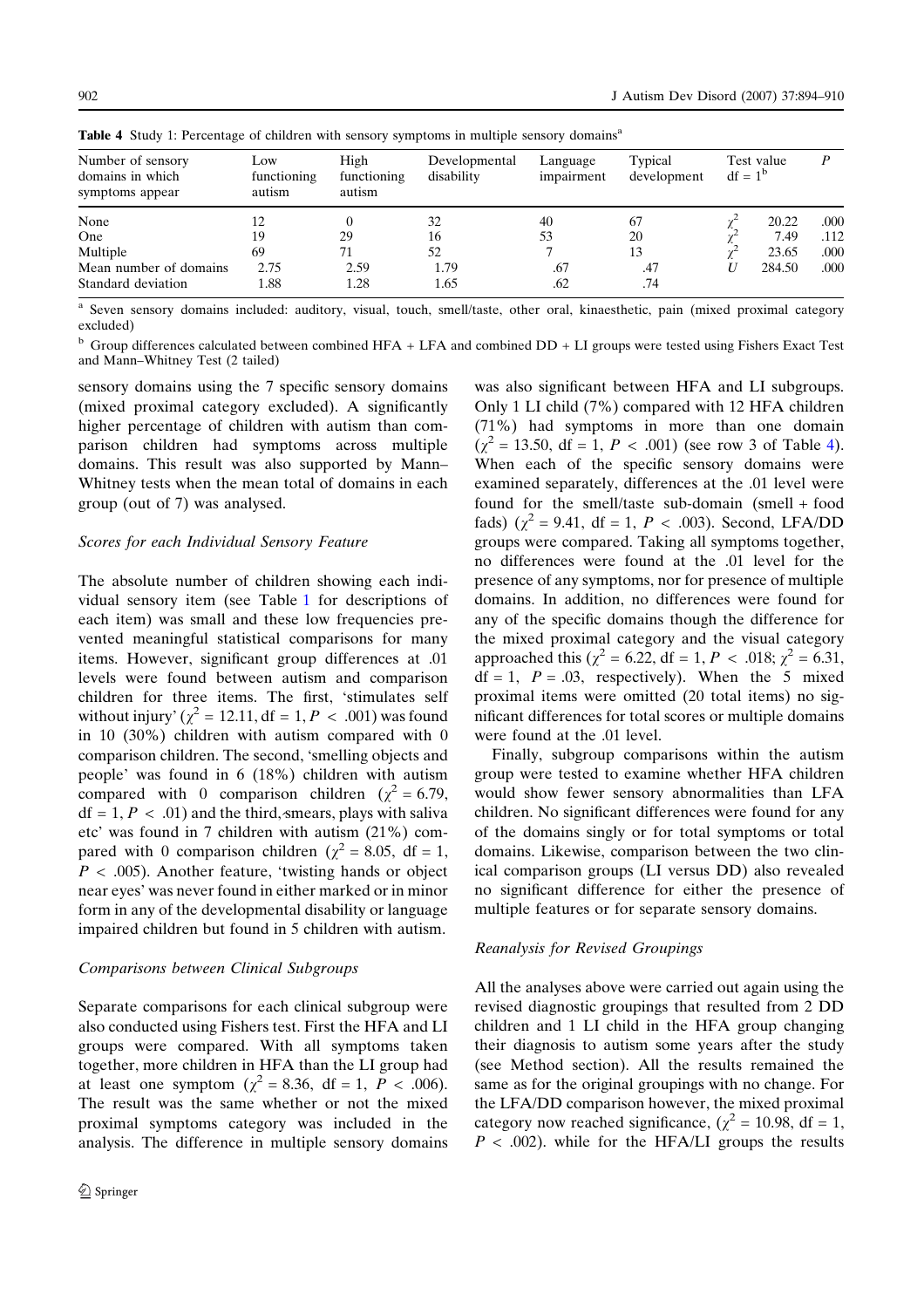were identical. The HFA/LFA and the LI/DD comparison also remained identical.

# Discussion

Children with autism were more affected by sensory abnormalities than were children with language impairment and developmental disability. In fact only 2 out of 33 children with autism (6%) were not affected by a sensory symptom compared with 12 of 34 (35%) of clinical comparison children. Children with autism differed from comparison children in both the frequency and pattern of abnormalities. Unlike the comparison group, the children with autism were more likely to have abnormalities across multiple sensory domains whereas most comparison children had features in one, if in any, domain.

These results support earlier studies using the Sensory Profile showing that sensory symptoms are common in children with autism (Kientz & Dunn, 1996). Unlike the Sensory Profile which uses a wider scale for scoring, the DISCO measure used here included only the most severe extremes of atypical sensory responding. Therefore the absolute numbers of individual sensory features were fewer in this study than in previous research. However, the patterns are similar across studies. The results replicated the finding of Roger et al. (2003) by showing significant group differences at the  $P = .01$  level for total sensory symptoms and for specific domains of smell/taste and a group difference at the  $P = .014$  level for touch. We also found significant differences for the mixed proximal domain in our study but even when these symptoms were excluded from the analysis due to their non-specific status, significant differences for total symptoms, multiple domains and specific domains remained. In addition, results for the specific symptoms suggest that there may be features, especially those involving the seeking of stimulation, that are found relatively rarely in children without autism and more frequently in children who have autism.

Some differences were found between our study and other studies regarding the visual and auditory domain. As Table 1 shows, the visual and auditory items selected for the DISCO are not the same as the Sensory Profile. The current study found significant differences in visual symptoms between children with autism and comparison children while Rogers et al. did not. However, the measure used in Rogers et al.'s study was a mixed visual/auditory domain. Kientz and Dunn (1996) using the complete Sensory Profile, did find differences between autism and typical samples

for visual and for auditory symptoms and found several symptoms in both the visual and in the auditory domains that appeared in 50% or more of the autism population. Dahlgren and Gillberg (1989) also found abnormal auditory reactions. Therefore it would be expected that both visual and auditory symptoms should be more common in autism than in non-autism groups. Although we found a significant effect for vision however, the lack of difference for auditory symptoms in our study was an unexpected result. Five typical children had unusual responses to sound, indicating that these items are less sensitive for discriminating typical and atypical responding. On the other hand, while these five children may have differed from other typical children, it remains possible that the magnitude of their auditory sensitivity and its impact on the child's everyday life was less extensive than that seen in children with autism. For example, acute hearing may be found in typical children but unusual acuteness specific to particular sounds (e.g. for keys or crisp wrappers) is more unusual. Thus the limited range of scoring criteria in the DISCO compared with other instruments may help to explain these results. The DISCO also used fewer examples of similar sensory items compared with other measures and did not provide multiple items representing both undersensitivity and oversensitivity to auditory stimuli.

One of the most striking results of the study was the frequency of sensory symptoms in the high functioning autism group compared with the matched comparison group. Like Freeman (1981), therefore we found that when high functioning autistic children were compared with an IQ-matched comparison group the difference was greater than when low functioning children with autism were compared with developmentally disabled children. In the current study, the high functioning autism group had more sensory symptoms overall and were more affected by multiple sensory domains than the language impairment comparison group. In contrast the low functioning autism group did not differ from the developmental delayed group.

Surprisingly, high functioning children with autism also showed a high frequency of proximal abnormalities. Proximal abnormalities are associated with low developmental immaturity, yet over 35% of HFA children had abnormalities in virtually all of the proximal categories and did not differ from low functioning autism group in the frequency of these features.

It is notable that within the autism group, the low and high functioning subgroups did not differ significantly from each other either in the frequency of total sensory symptoms or in any of the separate sensory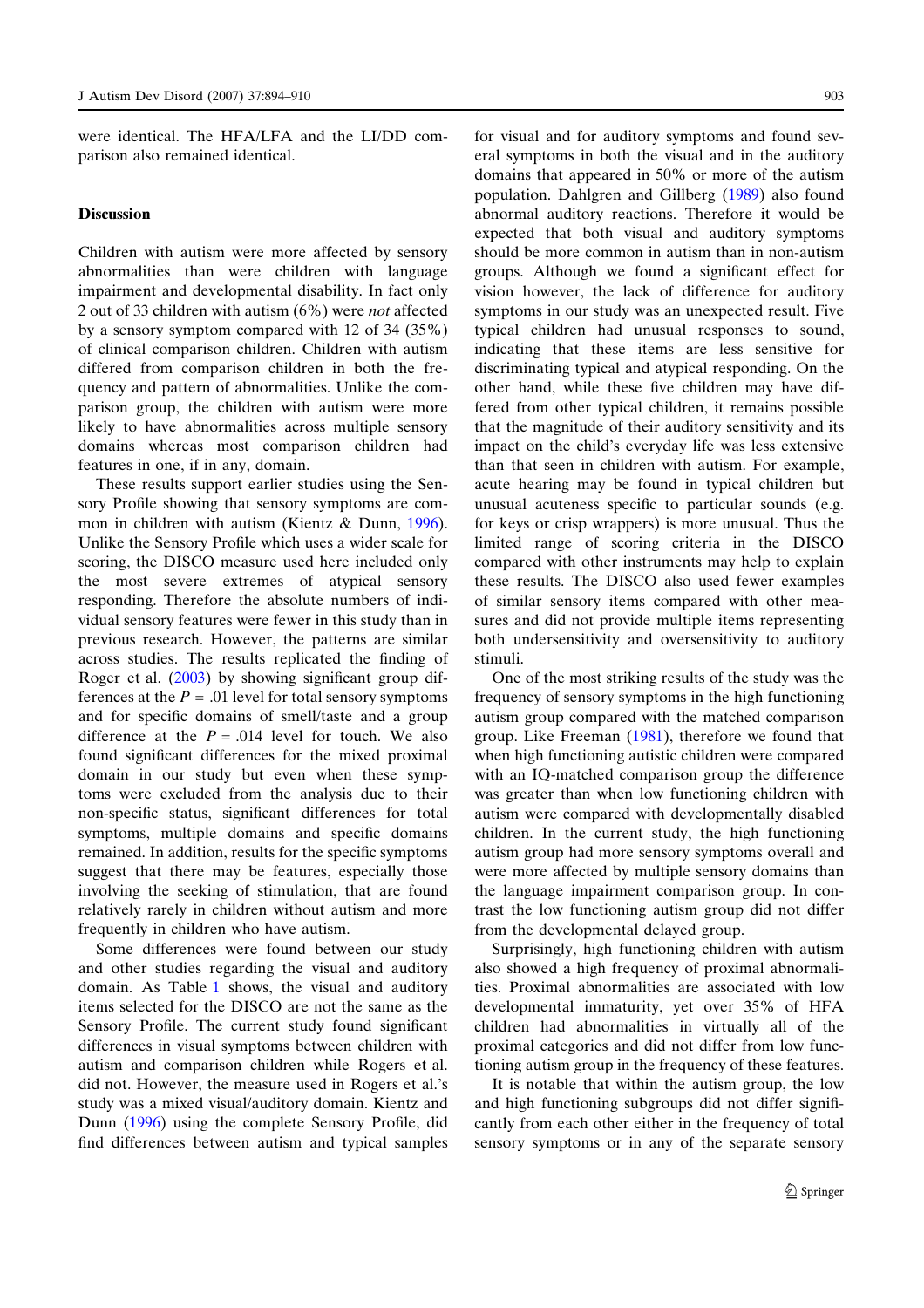domains. While differences in sensory responding was not seen as a function of IQ however, it is possible that both IQ and age differences might be seen in a larger sample of individuals. Research on repetitive behaviours in autism does show differences in the severity of repetitive behaviours found in low and high IQ individuals (Turner, 1999). Turner found that low-level repetitive behaviours such as stereotyped movements were seen in high ability individuals but these low-level behaviours tend to reduce in frequency and intensity in older and high IQ children, The sensory abnormalities studied here could all be classified as low-level behaviours that might be found in young typical infants. The question then, is whether the frequency and/or pattern of these behaviours change with age and ability level. This question was investigated in Study 2.

# Study 2

# Method

# Participants

Participants were seen at the Centre for Social and Communication Disorders, a specialist tertiary referral centre for diagnosis and assessment. Almost all of the referrals to this centre have disorders in the autistic spectrum. The DISCO is used as part of the assessment process to obtain information from parents or other carers on developmental history and present clinical picture.

The sample comprised 200 children and adults aged 32 months to 38 years (mean 12 years 7 months, standard deviation 8 years 1 month), seen at the centre. The DISCO interview was completed by either L. Wing or J. Gould during the period 1994–1997. The participants were those for whom all the information elicited by the DISCO interview was complete and coded for computer entry. Individuals were seen at Elliot House in chronological order according to the date when referral was confirmed. They were assigned to the clinicians who were working at Elliot House on the days of the appointments. There was no process of selection that would introduce bias in the clinical pictures of those included versus those excluded. A different data set using the DISCO has previously been reported for this group (Leekam, Libby, Wing, Gould, & Gillberg, 2000).

Age and Ability Level Ages and ability levels are shown in Table 5. Because of the wide range of ages and abilities, a number of different types of formal assessment were used. These included the Wechsler Intelligence Scale for Children (WISC-III-UK), the Wechsler Preschool and Prima Scale of Intelligence (WPSSI), the Wechsler Adult Intelligence Scale (WAIS), the Leiter International performance Scale or Merill Palmer were used as appropriate. Language was assessed from the verbal scale of the Wechsler tests, the British Picture Vocabulary Scale or the Reynell Language Development scales. Forty-seven of the 200 participants did not have IQ test because they were too low in ability or, in a very few cases, were too uncooperative to be tested. For these individuals, their behaviour was observed by the psychologist in structured and unstructured situations. This information, together with the developmental information from the DISCO, was used to make an estimate of the level of ability. The group were divided in low and high ability if they had an IQ or estimated IQ above or below 70. A

Table 5 Chronological ages, and non-verbal IQ ranges of children in Study 2

|                    | Low functioning young | Low functioning old | High functioning young | High functioning old |
|--------------------|-----------------------|---------------------|------------------------|----------------------|
|                    |                       |                     |                        |                      |
| CA in months       | 68.63                 | 206.26              | 83.00                  | 233.92               |
| Standard deviation | 23.34                 | 80.88               | 30.26                  | 87.67                |
| Range              | $32 - 118$            | 123–420             | 19–120                 | 123-456              |
| N                  | 35                    | 35                  | 65                     | 65                   |
| $IQa$ range        |                       |                     |                        |                      |
| Profound 0–19      |                       |                     |                        |                      |
| Severe $20-34$     |                       |                     |                        |                      |
| Moderate 35–49     |                       |                     |                        |                      |
| Mild 50–69         | 15                    | 19                  |                        |                      |
| Borderline 70–89   | $\Omega$              |                     | 26                     | 32                   |
| Average 90-119     |                       |                     | 35                     | 28                   |
| Superior $120+$    |                       |                     |                        |                      |

<sup>a</sup> One hundred and fifty three participants were tested on the following IQ tests: The Weschler Intelligence Scale for Children (WISC-III-UK), the Weschler Preschool and Prima Scale of Intelligence (WPSSI), the Weschler Adult Intelligence Scale (WAIS), the Leiter Intenational Performance Scale. Forty-seven participants were not given formal IQ tests due to poor ability or lack of cooperation. IQ estimates were taken by clinicians from informal testing and DISCO information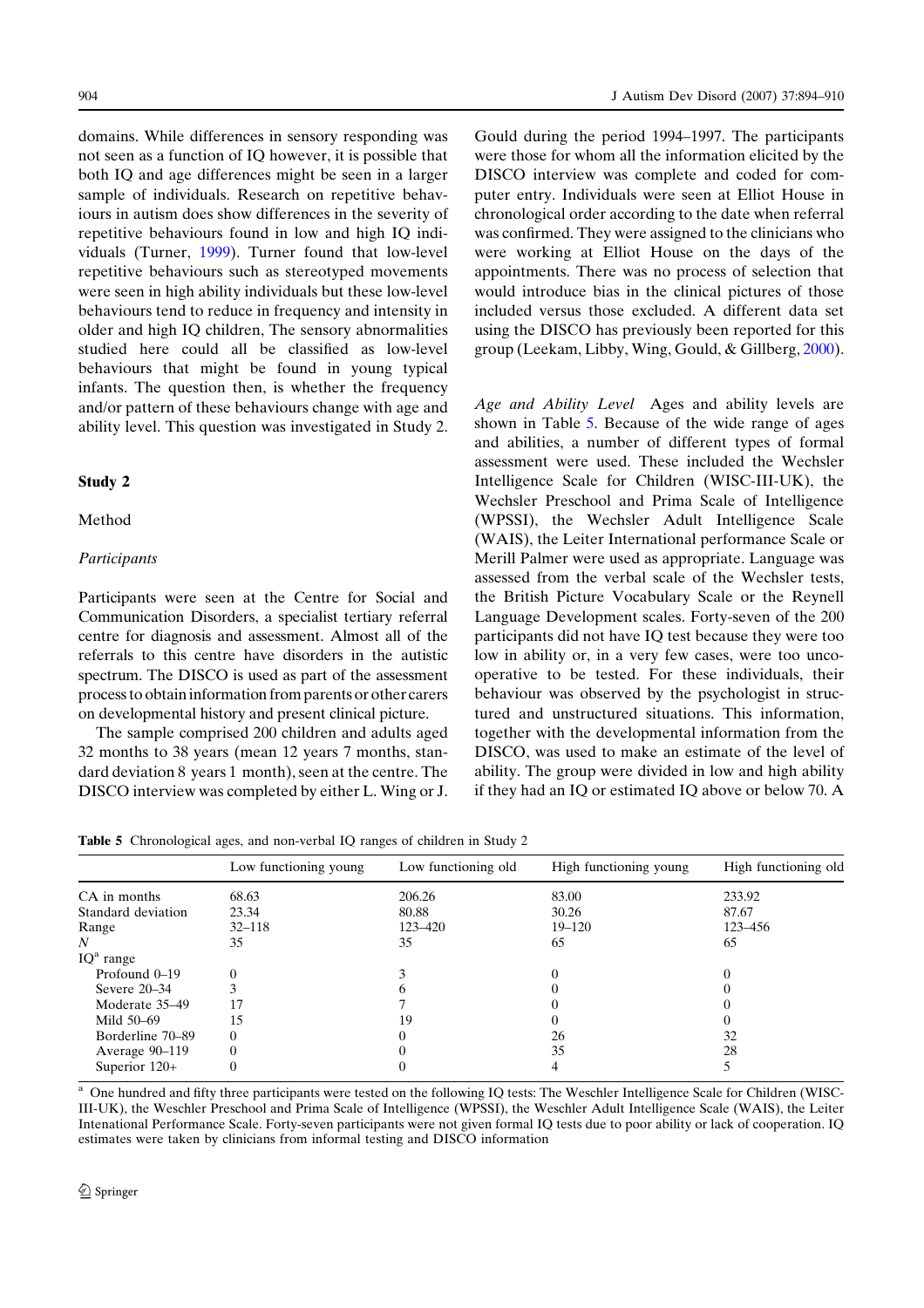median age split was taken. Participants were above or below 10 years 3 months.

# **Results**

Comparisons were made between four groups of participants; young low IQ ( $N = 35$ ) young high IQ ( $N = 65$ ) old low IQ ( $N = 35$ ) and old high IQ ( $n = 65$ ). As with Study 1, data were not normally distributed and nonparametric statistics (Kruskall Wallis and Chi Square Tests) were used with significance levels set at .01.

## Total Scores

A very large number of individuals, regardless of age or IQ had sensory symptoms. In all, 185 of 200 (92.5%) had at least one sensory abnormality. Analysis of the total number of participants with sensory symptoms showed no difference in the number of individuals who had symptoms in each age and IQ group. Younger and lower IQ individuals had more total symptoms (out of 25) but the group difference for the mean number of total symptoms did not quite reach the .01 level. Analysis using 20 items (excluding non-specific symptoms in the 'mixed proximal' category) showed the same results. One hundred and eighty three of 200 individuals had sensory symptoms when the 'mixed proximal' category was excluded and the difference in total scores across the 4 subgroups did not reach the .01 level.

Table 6 shows that there was no difference in the number of participants with sensory abnormalities in more than one domain. However, the mean number of domains affected was significantly higher for participants who were younger and who had low IQ.

#### Scores for each Sensory Domain

Table 7 shows the percentage of individuals with symptoms in each domain (including the 'mixed

proximal' domain). No age or IQ differences were found for the domains of touch, smell/taste, pain or auditory. Significant differences between these subgroups were found at the .01 level for visual and other oral domains for both the number of participants and the number of symptoms. The mixed proximal category and the kinaesthetic category also approached significance at the .01 level. To investigate the significant effects for visual and other oral domains, separate analyses were conducted, examining the effects of age and of IQ. Analyses for age showed that more individuals had visual and other oral symptoms in the younger than in the older age group ( $\chi^2 = 8.49$ , df = 1,  $P < .005$ , visual,  $\chi^2 = 10.15$ , df = 1,  $P < .002$  other oral). Analyses for IQ revealed no further effects for visual and other oral symptoms. The significant differences for age and IQ were the same when analyses were conducted of the mean number of features rather than percentage of individuals.

Scores for Individual Sensory Features

As in Study 1, the absolute numbers of participants with each feature was small. Analyses of group differences for each individual feature revealed one proximal feature, 'gentle touch' that was significantly affected by age. Thirty-one percent of high IQ older participants and 23% of low IQ older participants disliked gentle touch compared with 4.6% of participants in the high IQ young group and 14.3% in the low IQ young group ( $\chi^2 = 15.96$ ,  $df = 3, P < .001$ ). Four other significant group effects were found for individual visual features that improved rather than worsened with age and IQ. 'Interest in bright lights and shiny things', ( $\chi^2 = 11.69$ , df = 3, P < .009). 'Twisting hands and objects near eyes' ( $\chi^2 = 14.23$ ,  $df = 3$ ,  $P < .003$ ). 'Gets unusually excited at seeing things spin' ( $\chi^2 = 14.47$ , df = 3, P < .002). 'Looks at objects from many different angles' ( $\chi^2 = 14.42$ , df = 3,  $P < .002$ ). Two other non-visual symptoms were also affected by age and IQ 'Spinning round in circles'

Table 6 Study 2: Percentage of children with sensory symptoms in multiple sensory domains<sup>a</sup>

| Number of sensory<br>domains in which<br>symptoms appear | Low functioning group |       | High functioning group |       | Test value df = $3^b$ |       |      |
|----------------------------------------------------------|-----------------------|-------|------------------------|-------|-----------------------|-------|------|
|                                                          | Younger               | Older | Younger                | Older |                       |       |      |
| None                                                     |                       |       |                        | 11    |                       | 1.173 | .759 |
| One                                                      |                       | 14    | 22                     | 25    |                       | 3.314 | .346 |
| Multiple                                                 | 83                    | 80    | 69                     | 64    |                       | 5.163 | .160 |
| Mean no. domains                                         | 3.45                  | 2.85  | 2.74                   | 2.15  | KW                    | 13.06 | .005 |
| Standard deviation                                       | 1.82                  | 1.68  | 1.89                   | 1.50  |                       |       |      |

<sup>a</sup> Seven specific sensory domains included: auditory, visual, touch, smell/taste, other oral, kinaesthetic, pain (mixed proximal category excluded)

<sup>b</sup> Group differences between 4 groups tested using  $\chi^2$  and Kruskal–Wallis tests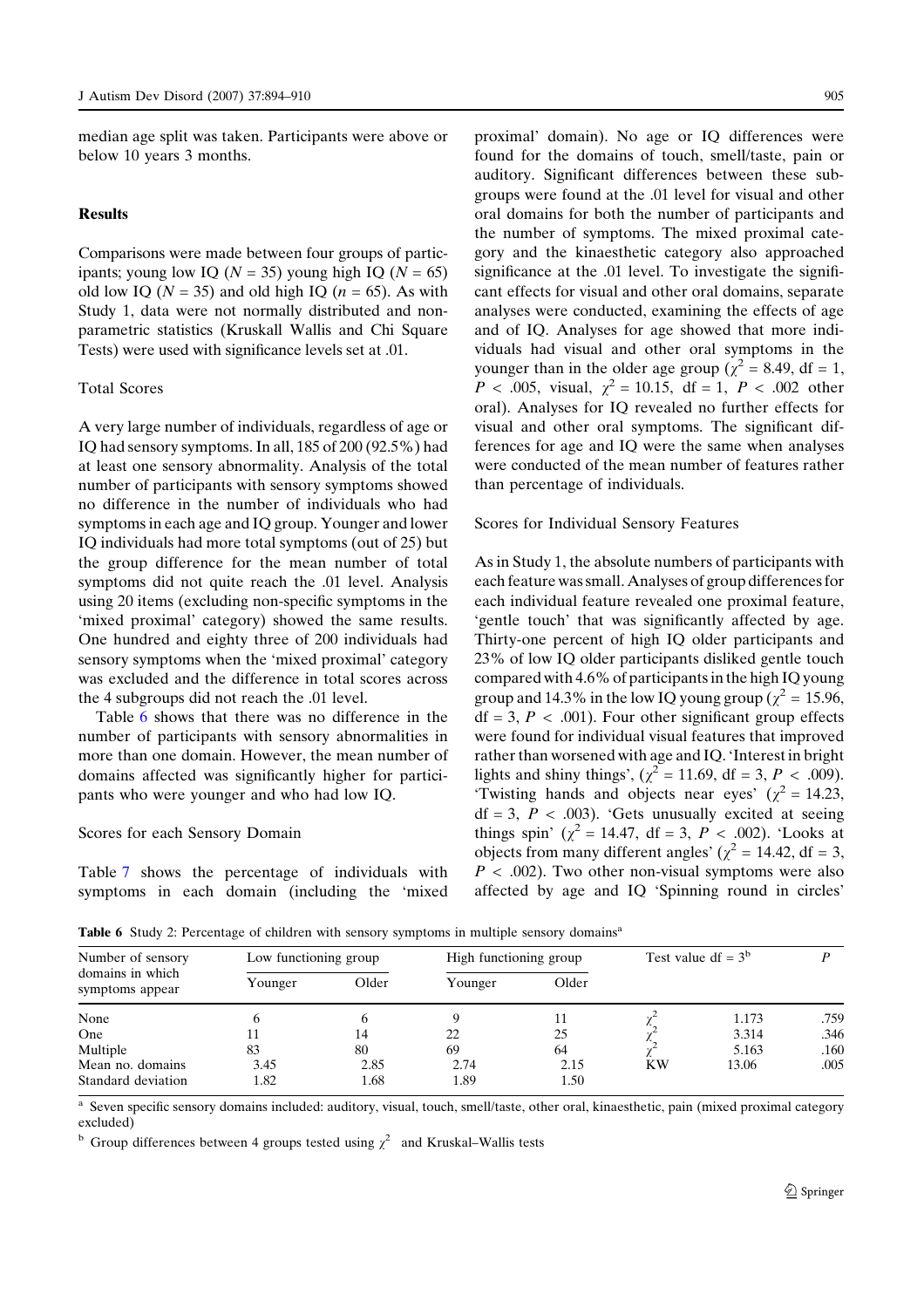| <b>Table 7</b> Percentage of |
|------------------------------|
| children with sensory        |
| symptoms in each domain and  |
| mean number of symptoms in   |
| Study 2                      |

| DISCO categories                | Low<br>group | functioning | High<br>group | functioning | Test value $\chi^2$<br>$df = 3^a$<br>Older |       | $\boldsymbol{P}$ |
|---------------------------------|--------------|-------------|---------------|-------------|--------------------------------------------|-------|------------------|
|                                 | Younger      | Older       | Younger       |             |                                            |       |                  |
| $\boldsymbol{N}$                | 35           | 35          | 65            | 65          |                                            |       |                  |
| Auditory                        |              |             |               |             |                                            |       |                  |
| $\%$                            | 54           | 57          | 49            | 43          | $\chi^2$                                   | 2.21  | .529             |
| $\boldsymbol{M}$                | .77          | .91         | .75           | .54         | <b>KW</b>                                  | 4.32  | .229             |
| SD                              | .88          | .89         | .92           | .69         |                                            |       |                  |
| Visual                          |              |             |               |             |                                            |       |                  |
| $\%$                            | 63           | 37          | 40            | 23          | $\chi^2$                                   | 15.44 | .001             |
| $\boldsymbol{M}$                | 1.4          | .63         | .66           | .33         | $\mathbf{K}\mathbf{W}$                     | 20.67 | .000             |
| SD                              | 1.31         | 1.00        | .97           | .69         |                                            |       |                  |
| Proximal                        |              |             |               |             |                                            |       |                  |
| Touch %                         | 63           | 63          | 55            | 63          | $\chi^2$                                   | 1.05  | .788             |
| $\boldsymbol{M}$                | 1.11         | 1.31        | .88           | 1.31        | <b>KW</b>                                  | 3.95  | .267             |
| <b>SD</b>                       | 1.08         | 1.28        | .99           | 1.33        |                                            |       |                  |
| Smell/taste %                   | 51           | 57          | 43            | 37          | $\chi^2$                                   | 2.32  | .508             |
| $\boldsymbol{M}$                | .51          | .40         | .54           | .41         | <b>KW</b>                                  | 1.99  | .570             |
| SD                              | .51          | .55         | .69           | .58         |                                            |       |                  |
| Other oral %                    | 46           | 26          | 32            | 12          | $\chi^2$                                   | 14.30 | .003             |
| $\boldsymbol{M}$                | .48          | .29         | .35           | .123        | <b>KW</b>                                  | 14.30 | .002             |
| SD                              | .56          | .52         | .54           | .33         |                                            |       |                  |
| Kinaesthetic %                  | 34           | 23          | 31            | 11          | $\chi^2$                                   | 10.04 | .018             |
| $\boldsymbol{M}$                | .43          | .26         | .38           | .123        | <b>KW</b>                                  | 10.32 | .016             |
| $\cal SD$                       | .65          | .50         | .63           | .37         |                                            |       |                  |
| Pain %                          | 34           | 43          | 23            | 26          | $\chi^2$                                   | 5.03  | .170             |
| $\boldsymbol{M}$                | .34          | .43         | .23           | .26         | $\mathbf{K}\mathbf{W}$                     | 5.00  | .172             |
| SD                              | .48          | .50         | .42           | .44         |                                            |       |                  |
| Mixed %                         | 51           | 51          | 34            | 26          | $\chi^2$                                   | 9.73  | .021             |
| $\boldsymbol{M}$                | .51          | .71         | .28           | .25         | $\mathbf{K}\mathbf{W}$                     | 11.65 | .009             |
| SD                              | .89          | .89         | .65           | .47         |                                            |       |                  |
| Total (25 items)                |              |             |               |             |                                            |       |                  |
| Total % children                | 94           | 94          | 91            | 92          | $\chi^2$                                   | 0.61  | .895             |
| $\boldsymbol{M}$                | 5.57         | 4.94        | 4.08          | 3.35        | $\mathbf{K}\mathbf{W}$                     | 10.10 | .017             |
| SD                              | 3.81         | 3.37        | 3.47          | 2.43        |                                            |       |                  |
| Total $(20$ items) <sup>b</sup> |              |             |               |             |                                            |       |                  |
| Total % children                | 94           | 94          | 91            | 89          | $\chi^2$                                   | 1.17  | .759             |
| $\boldsymbol{M}$                | 5.06         | 4.23        | 3.80          | 3.11        | $\mathbf{K}\mathbf{W}$                     | 8.39  | .039             |
| $\cal SD$                       | 3.39         | 3.01        | 3.13          | 2.34        |                                            |       |                  |
|                                 |              |             |               |             |                                            |       |                  |

<sup>a</sup> Group differences between 4 groups tested using  $\chi^2$  and Kruskal–Wallis tests <sup>b</sup> Total % and mean calculated on marked symptoms (total 20) from 7 specific sensory domains (auditory, visual, touch, smell/ taste, other oral, kinaesthetic, and pain). Mixed proximal category excluded

 $(\chi^2 = 13.88, \text{ df} = 3, P < .003)$  'mouthing objects'  $(\chi^2 = 13.39, df = 3, P < .004).$ 

# Discussion

Study 2 extended the results found in Study 1 by showing that more than 90% of autistic individuals in this sample of 200 had sensory abnormalities and that these abnormalities were found across multiple modalities. In particular the proximal domains of touch and smell/taste that distinguished autism and non-autism groups in Study 1 did not change with age or IQ in Study 2. As found in Study 1, these low-level responses were found even in the highest functioning individuals. On the other hand, not all proximal domains remained constant across age and IQ. For example, other oral symptoms were found significantly less frequently in older participants and the effect of age and IQ approached the .01 level of significance for the proximal domains of kinaesthetic and mixed proximal symptoms.. Of the distal domains, auditory symptoms remained constant across age and IQ while visual symptoms appeared to show most difference with both age and IQ. In fact, each of the four individual visual features showed significant differences across the 4 IQ and age groups.

Difference in sensory abnormalities between age and IQ groups were also found in the overall pattern of sensory responsiveness across domains. For example, while the great majority of individuals with autism had symptoms in more than one sensory domain, the younger low-functioning group had a higher mean domain score showing that they are affected by more domains than the other groups.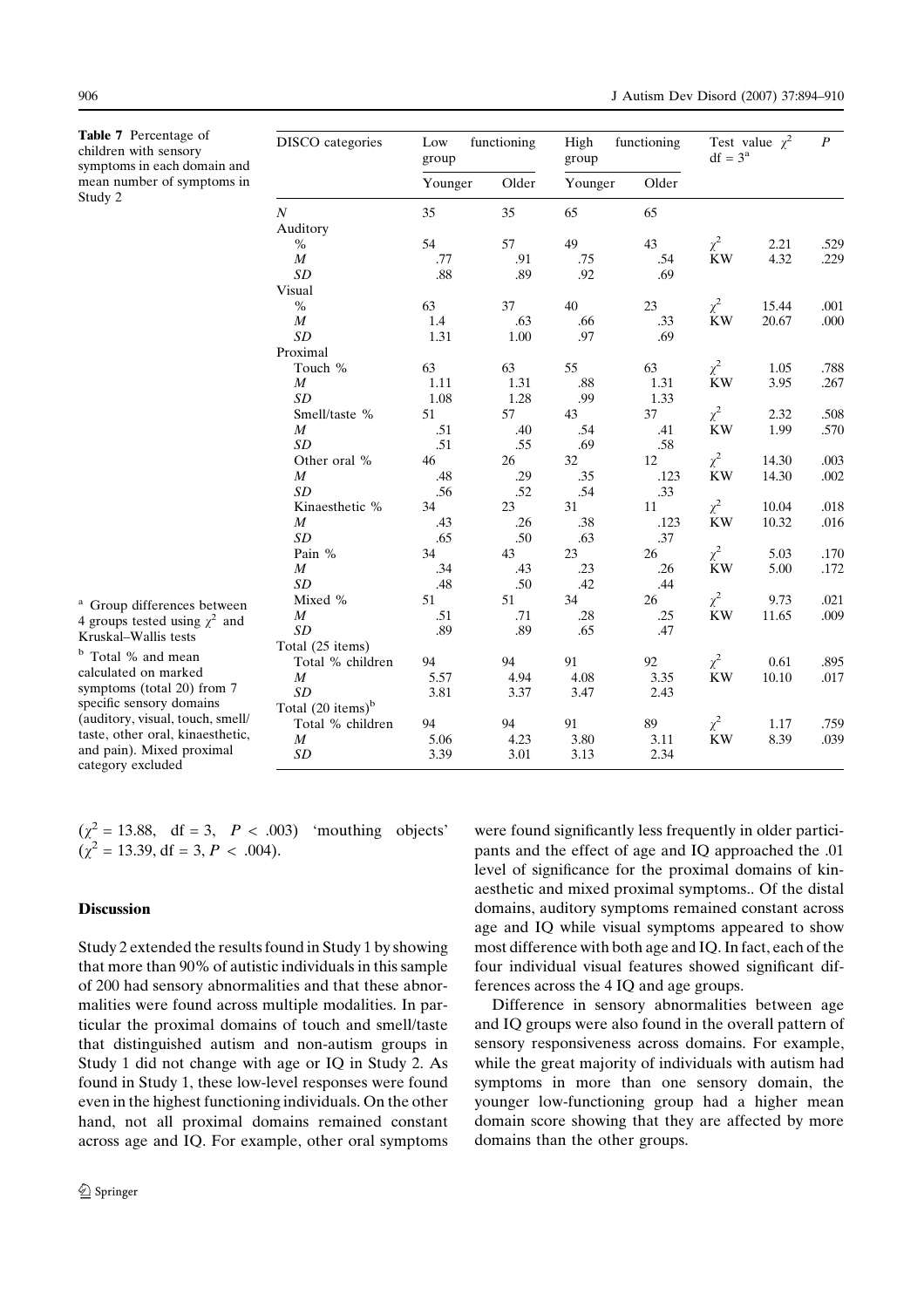It is difficult to draw firm conclusions about the differences found for age and IQ. The results reported here may give a conservative view of the extent to which changes occur given that this study included a wide range of ages with many older individuals included. Other age and IQ differences may be found in even younger children and infancy. It is premature therefore to make any strong claims about which particular sensory domains change with age or IQ. Nevertheless this study shows two main findings. First that sensory abnormalities continue to affect the very great majority of individuals with autism even into adolescence and adulthood and second that some sensory symptoms change with age and IQ. For some symptoms this involves a reduction of symptoms with age and IQ but for others such as sensitivity to gentle touch, there may be an increase in symptoms as awareness increases with age.

## General Discussion

The results of these studies show that sensory abnormalities are a pronounced problem in individuals with autism. At least 90% of the individuals in both Study 1 and in Study 2 had sensory abnormalities, a striking finding given that sensory problems are not an essential diagnostic criterion for autism. Study 1 showed that children with autism differ from clinical comparison children not only in their overall sensory scores but in the specific domains of vision and smell/taste, with differences for touch approaching significance at the .01 level. Our results also show that individuals with autism tend to have sensory abnormalities, not only in one sensory domain but in two or three. Study 2 supported these results, showing that sensory abnormalities persist across age and IQ in people with autism. Despite the persistence of sensory abnormalities across age and IQ groups however, some difference in age and IQ can be seen.

To summarise, while sensory abnormalities are not unique to autism, they are more prevalent in children with autism than in children with other developmental delays. They also persist across age and IQ although age and IQ differences can be seen for some symptoms. These findings support earlier research studies that have used a narrower definition of autism and show that sensory abnormalities are common even when the broader concept of autistic spectrum is applied. The findings from these studies may therefore have implications for clinical assessment and for research.

The results of this study suggest that as sensory symptoms are so prevalent in autism that more

fine-grained documentation of sensory problems may be helpful in the assessment and management of children with autism. Currently, the ADI-R (Lord et al., 1994), which follows ICD-10 criteria, records information that combines responses to different sensory domains. More detailed assessment of sensory problems may enable clinicians to identify and assist with the distress that many people with autism experience. The distress caused by particular sensory inputs can cause severely disturbed and aggressive behaviour in low functioning people with autism who cannot explain their distress. Identifying the specific sensory input causing the problem is essential in order to organise the environment and daily routine that will minimise the chances of such distress. A programme of desensitisation may prove helpful. Dislike of being touched increases the social problems and is distressing to parents who want to show their love through touching. Parents therefore need to have an explanation of the way the child experiences the world.

Some high functioning people with autism are able to explain the difficulties caused by sensory input and some have suggested techniques for helping (Grandin & Scariano, 1986). Some people with autism have found that sessions in 'sensory rooms', areas that provide soft cushions for sitting or lying on, pleasant displays of coloured lights, soft sounds or music have a calming effect and are much enjoyed. However, this is not true of all people with autistic spectrum disorders and it is important to adapt the programme to the individual sensory preferences and difficulties of the person concerned.

The findings from this research also raise theoretical questions about how low-level sensory difficulties may be involved in the higher level perceptual integration problems that have been proposed in autism (Frith, 2003; Mottron & Burack, 2001; O'Connor & Hermelin, 1978; Plaisted, 2001). It might be argued that the extreme developmental immaturity in tactile and olfactory responding in autism shown by even high functioning people with autism has implications for research that attempts to understand perceptual difficulties in autism.

For example, the findings may help to throw light on how multisensory links between visual, auditory and tactile processing may be crucial in explaining visual perceptual impairments in autism. Recent research with blind people has shown that absence of vision during early development can result in qualitative changes in tactile and auditory perception (Röder, Rösler, & Spence, 2004). If early visual experience shapes the development of tactile and auditory perception, then impairments in tactile or auditory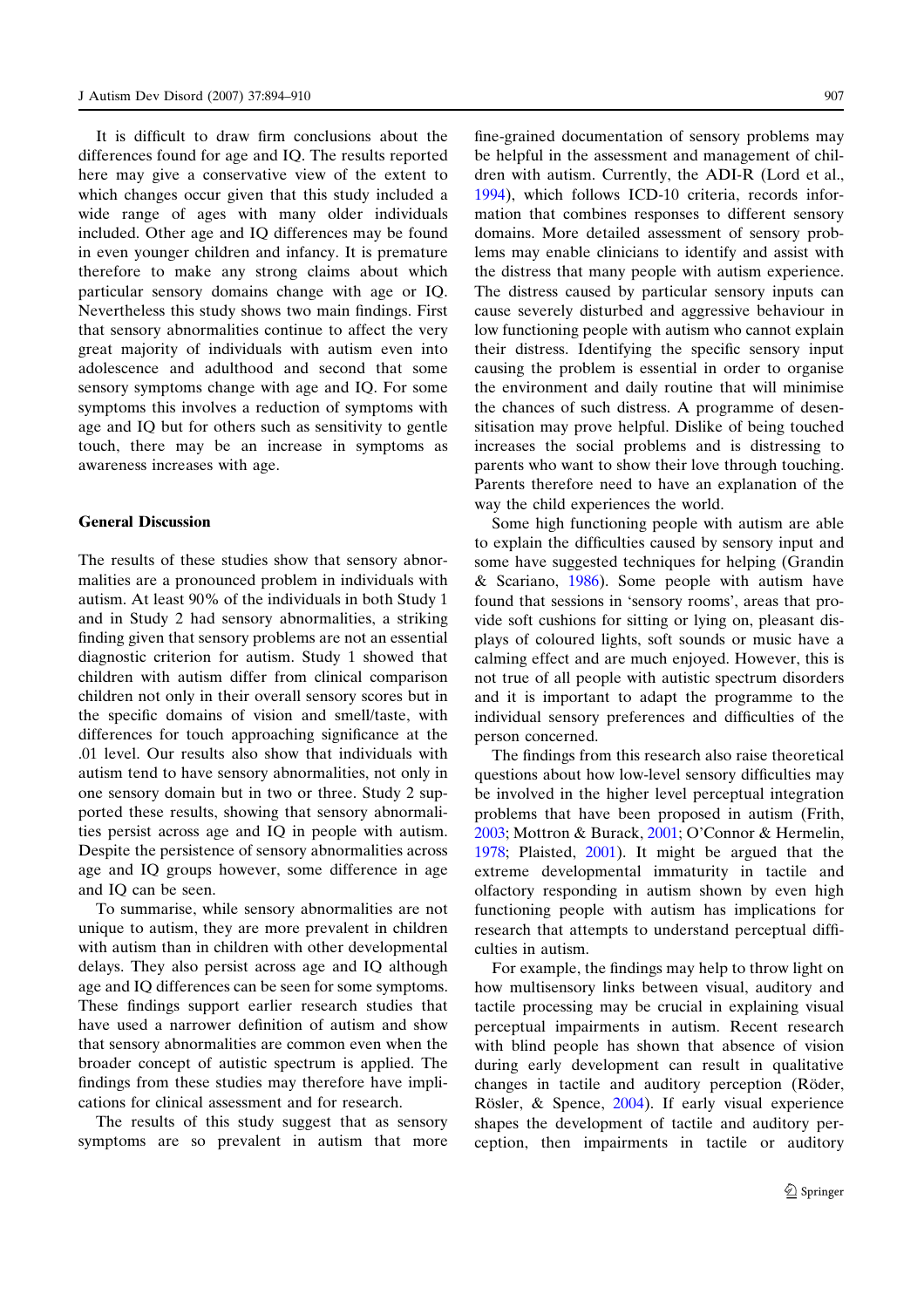experience may equally affect visual perception. Our findings indicate that children with autism have multi-modal sensory difficulties. One proposal is that this difficulty may create limitations for the capacity for sensory/perceptual integration (Leekam & Wyver, 2005). Future research may also help to establish whether the developmental process of multi-sensory integration is affected in autism.

This research also raises questions for perceptual accounts that are heavily dominated by a focus on vision. This is even more relevant given that our findings suggest that visual features may be the least stable of the domains, changing significantly with age and IQ. Therefore it may be relevant for theories of visual processing deficits to take account of developmental changes in visual symptoms when considering whether higher level perceptual processing is also subject to improvements across age and ability levels.

This research supports previous research findings in showing a high frequency of sensory symptoms in individuals with autism. Differences with previous studies were also found however, especially with respect to visual and auditory symptoms. Differences across studies are not surprising given the differences in samples and methods used. The DISCO is a clinical tool designed to collect information about a wide range of behaviours and developmental skills and is not a specialised instrument for investigating sensory symptoms. The scoring system used for the study therefore may have had limitations in representing the degrees of sensory symptoms found across different populations in comparison with a standardised measure such as the Sensory Profile. The conclusions about group differences in Study 1 must also be constrained by the limitations of small sample size and within-group variability. It is also difficult to draw firm conclusions about the age and IQ differences found in Study 2 without further research. While it was possible to document age and IQ differences in this study, the age groupings were not ideal for studying changes that might be seen much earlier in development, for example between the ages of 2 and 5 years. Therefore it might be expected that other sensory domains are also affected by age but this study did not capture these changes because comparisons were needed between children at younger ranges.

Despite the limitations of this study, these research findings help to build a more consistent picture of the sensory abnormalities in autism, confirming their prevalence, their multimodal nature and their potential for developmental change. New research is needed in order to establish more clearly the precise

developmental changes that occur from infancy to adulthood. New research requires new methodologies to test whether parental report of children's sensory functioning is consistent with observational, experimental or physiological measures. Such methods may substantiate these results and give further insight into the nature of these difficulties. If these findings can be confirmed across different measures, other questions lie ahead for future research.

One question is whether and how sensory abnormalities in children with autism are connected to the development of social and communication impairments. Rogers et al. (2003) did not find significant associations between sensory scores on the Short Sensory Profile and scores on the social and communicative scales of the ADI for their group of children with autism. However, when they assessed children with Fragile X syndrome a group that had a mixed range of both poor and good performance on the social communication scale, they did find an association between social communication behaviour and sensory symptoms. Therefore, more research is needed to explore the links between sensory abnormalities and social communication skills in other groups who, like the Fragile X group have a wider range of good and poor social interaction abilities.

New research with typically developing infants as well as with children with autism may be needed if we are to answer questions about how sensory and social experience are connected. Longitudinal studies involving both typically developing and developmentally delayed children may also help to answer questions about the effect of early atypical sensory development on perceptual, cognitive and social functioning in later childhood. Meanwhile, the studies presented here provide a description of the sensory abnormalities of children and adults with autism from which new hypotheses can be generated.

Acknowledgments We gratefully acknowledge the help of the children, parents and teachers who contributed to this research. This research was supported by funding from the NHS Executive (SPGS262) and by a Research Training Grant to Carmen Nieto from the Autonomous Community of Madrid (Spain), co-financed by the European Social Fund.

# References

- American Psychiatric Association (1994). Diagnostic and statistical manual of mental disorders. Fourth Edition. Washington, DC: American Psychiatric Association.
- Ayres, A. J. (1971). Characteristics of types of sensory integrative dysfunction. The American Journal of Occupational Therapy, XXV(7), 329–334.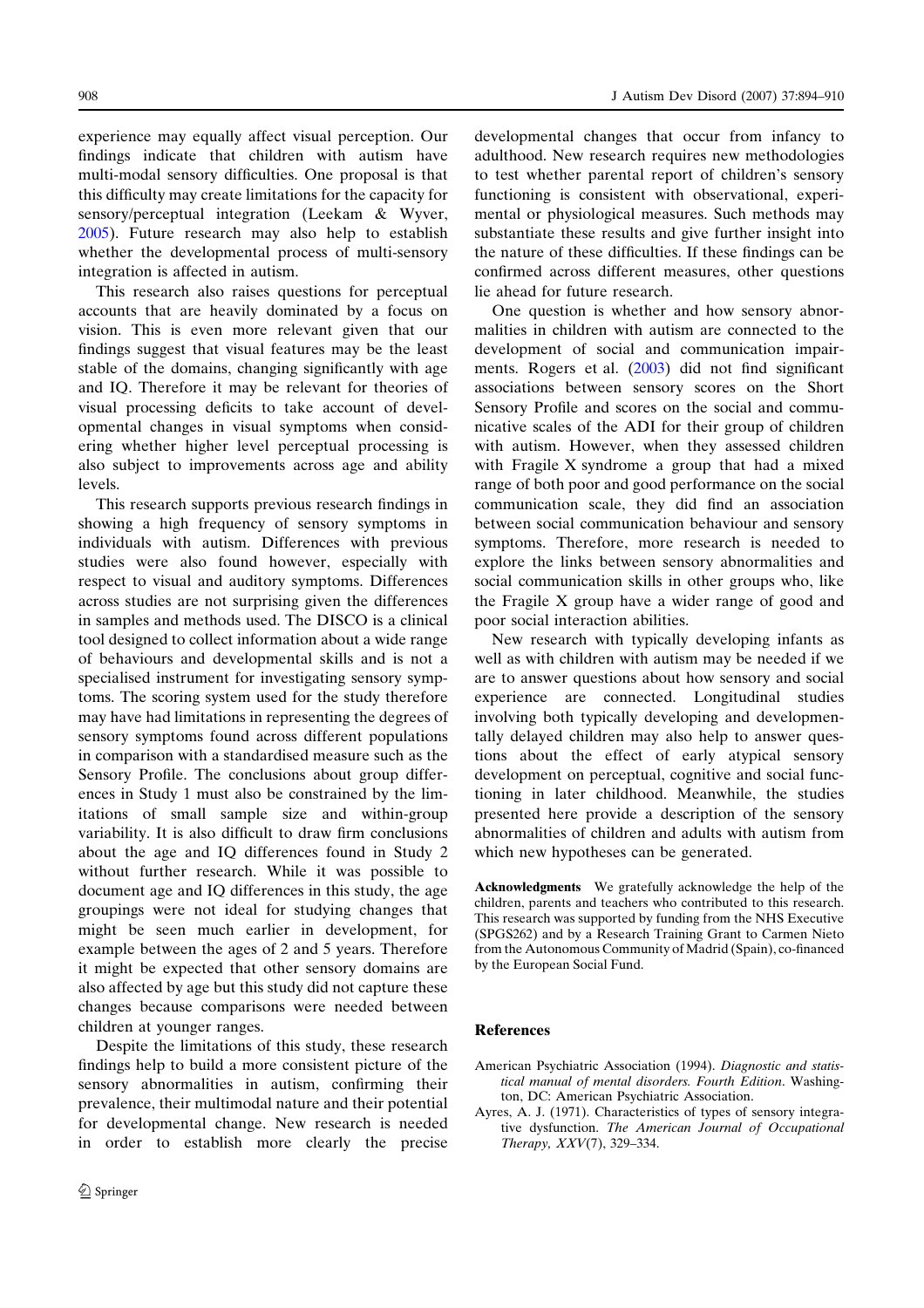- Baranek, G. T., Foster, L. G., & Berkson, G. (1997). Tactile defensiveness and stereotyped behaviors. American Journal of Occupational Therapy, 51(2), 91–95.
- Bartak, L., & Rutter, M. (1976). Differences between mentally retarded and normally intelligent autistic children. Journal of Autism and Childhood Schizophrenia, 6, 109–120.
- Bayley, N. (1993). Bayley Scales of infant development (2nd Ed.). San Antonio, TX: The Psychological Corporation.
- Bemporad, J. B. (1979). Adult recollections of a formerly autistic child. Journal of Autism and Developmental Disorders, 9(2), 179–197.
- Cesaroni, L., & Garber, M. (1991). Exploring the experience of autism through first hand Accounts. Journal of Autism and Developmental Disorders, 21(3), 303–313.
- Courchesne, E., Lincoln, A. J., Kilman, B. A., & Galambos, R. (1985). Event-related brain potential correlates of the processing of novel visual and auditory information in autism. Journal of Autism and Developmental Disorders, 15, 5–76.
- Dahlgren, S. O., & Gillberg, C. (1989). Symptoms in the first two years of life: A preliminary population study of infantile autism. European Archives of Psychiatry and Clinical Neurosciences, 238, 169–174.
- Dunn, W. (1999). Sensory profile. San Antonio, TX: The Psychological Corporation.
- Dunn, W., & Bennett, D. (2002). Patterns of sensory processing in children with attention deficit hyperactivity disorder. Occupational Therapy Journal of Research, 22(1), 4–15.
- Dunn, W., Myles, B. S., & Orr, S. (2002). Sensory processing issues associated with Asperger's syndrome: A preliminary investigation. The American Journal of Occupational Therapy, 56, 97–102.
- Fenson, L., Dale, P. S., Reznick, J. S., Thal, D., Bates, E., Hartung, P., Pethnick, S., & Reilly, J. S. (1993). The MacArthur communicative development inventories. San Diego, CA: Singular Publishing Group.
- Freeman, B. J., Ritvo, E. R., Schroth, P. C., Tonick, I., Guthrie, D., & Wake, L. (1981). Behavioral characteristics of highand low-IQ autistic children. American Journal of Psychiatry, 138(1), 25–29.
- Frith, U. (2003). Autism: Explaing the enigma. Oxford: Blackwell.
- Frith, U., Hermelin, B. (1969). The role of visual and motor cues for normal, subnormal and autistic children. Journal of Child Psychology and Psychiatry, 10, 153–163.
- Gerland, G. (2003). A real person: Life on the outside. London: Souvenir Press.
- Goldfarb, W. (1956). Receptor preferences in schizophrenic children. Archives of Neurology and Psychiatry, 76, 643– 652.
- Grandin, T., & Scariano, M. (1986). Emergence: Labelled autistic. Novato, CA: Arena.
- Hermelin, B., & O'Connor, N. (1965). Visual imperception in psychotic children. British Journal of Psychiatry, 56, 455–460.
- Kientz, M. A., & Dunn, W. (1996), A comparison of the performance of children with and without autism on the sensory profile. The American Journal of Occupational Therapy, 51(7), 530–537.
- Le Couteur, A., Rutter, M., Lord, C., Rios, P., Robertson, S., Holdgrafer, M., & McLennan, J. (1989). Autism diagnostic interview: A standardized investigator instrument. Journal of Autism and Developmental Disorders, 19, 363–387.
- Leekam, R. S., Libby, S. J., Wing, L., Gould, J., & Taylor, C. (2002). The Diagnostic Interview for Social and Communication Disorders: Algorithms for ICD-10 childhood autism and Wing and Gould autistic spectrum disorder. Journal of Child Psychology and Psychiatry, 43(3), 327–342.
- Leekam, S., & Wyver, S. (2005). Beyond 'modalarity' and innateness: Sensory experience, social interaction and symbolic development in children with autism and blindness. In L. Pring (Ed.), Autism and blindness, (pp. 26–49). London: Whurr.
- Leekam, S., Libby, S., Wing, L., Gould, J., & Gillberg, G. (2000). Comparison of ICD-10 and Gillberg's criteria for Asperger syndrome. Autism, 4, 11–28.
- Leiter, R. G. (1979). Leiter international performance Scale. Woodvale, IL: Soelting Corporation.
- Lord, C., Rutter, M., DiLavore, P., & Risi, S. (1999). Autism diagnostic observation schedule – WPS edition. Los Angeles, CA: Western Psychological Services.
- Lord, C., Rutter, M., & Le Couteur, A. (1994). Autism diagnostic interview – revised: A revised version of a diagnostic interview for caregivers of individuals with possible pervasive developmental disorders. Journal of Autism and Developmental Disorders, 24, 659–686.
- Mottron, L., & Burack, J. A. (2001). Enhanced perceptual functioning in the development of autism. In J. Burack, T. Charman, N. Yirmiya, & P. R. Zelazo, (Eds.), The development of autism: Perspectives from theory and research (pp. 131–148). Mahwah, New Jersey: Lawrence Erlbaum Associates.
- Myles, B. S., Hagiwara, T., Dunn, W., Rinner, L., Reese, M., Huggins, A., & Becker, S. (2004). Sensory issues in children with Asperger syndrome and autism. Education and Training in Developmental Disabilities, 3(4), 283–290.
- O'Connor, N., & Hermelin, B. (1978). Seeing and hearing in space and time. London: Academic Press.
- Ornitz, E. M. (1974) The modulation of sensory input and motor output in autistic children. Journal of Autism and Childhood Schizophenia, 4(3), 197–215.
- Ornitz, E. M. (1988) Autism: A disorder of directed attention. Brain Dysfunction, 1, 309–322.
- Ornitz, E. M., Guthrie, D., & Farley, A. J. (1978) The early symptoms of childhood autism. In G. Serban (Ed.), Cognitive defects in the development of mental illness (pp. 24–42). NY: Brunner/Mazel.
- Plaisted, K. C. (2001). Reduced generalisation in autism: An alternative to weak central coherence. In J. Burack, T. Charman, N. Yirmiya, & P. R. Zelazo (Eds.), The development of autism: Perspectives from theory and research (pp. 149–169). Mahwah, New Jersey: Lawrence Erlbaum Associates.
- Reynell, J., & Huntley, M. (1987). Reynell developmental language Scales (2nd Rev.). Windsor, England: NFER-Nelson Publishing.
- Röder, B., Rösler, F., & Spence, C. (2004). Early vision impairs tactile perception in the blind. Current Biology, 14(2), 121– 124.
- Rogers, S., Hepburn, S., & Wehner, E. (2003). Parent reports of sensory symptoms in toddlers with autism and those with other developmental disorders. Journal of Autism and Developmental Disorders, 33(6), 631–642.
- Shah, A., & Frith, U. (1993). Why do autistic individuals show superior performance on the block design task? Journal of Child Psychology and Psychiatry, 8, 1351–1364.
- Turner, M. (1999). Annotation: Repetitive behaviour in autism: A review of psychological research. Journal of Child Psychology and Psychiatry, 40, 839–849.
- Williams, D. (1999). Autism and sensing: The unlost instinct. London: Jessica Kingsley Publishers.
- Wing, L. (1969). The handicaps of autistic children: A comparative study. Journal of Child Psychology and Psychiatry, 10, 1–40.